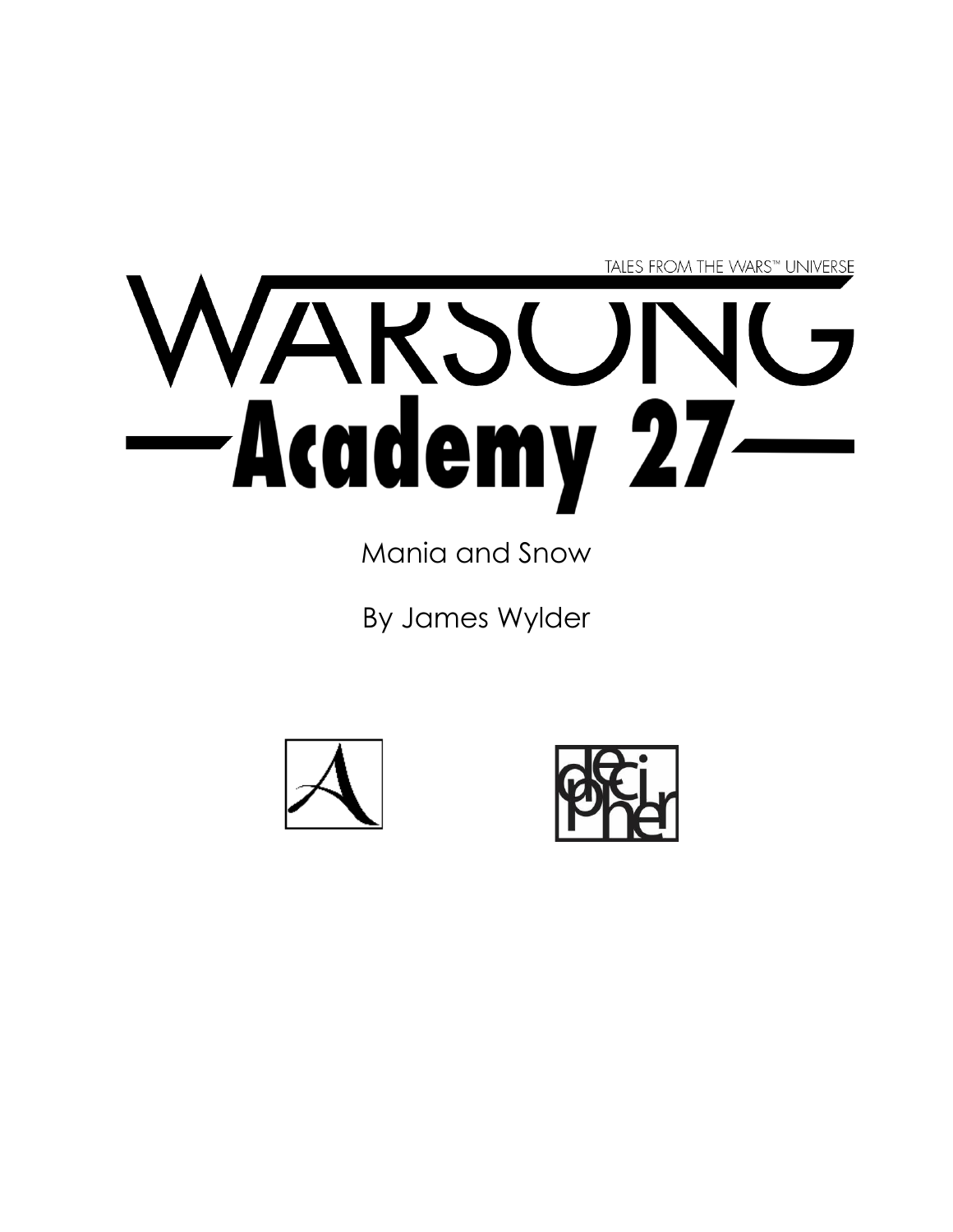It had been a long time since her mother had done her hair. Part of Sang Mi wanted to tell her not to bother, no one would be looking at her anyway and she didn't particularly care what she looked like. But she knew she wouldn't say that, because this was a rare time where she just had time with her mother as her daughter, the walls that her exhaustion from work usually put between them pulled down.

"Have you been taking better care of your hair? You're usually so… absentminded with it."

"Li Xiu has been nagging me about it at our Roleplaying sessions so I've been paying more attention to it so she'd shut up," she said honestly.

"Well, regardless of your reasoning it's a lot easier to work with than usual." She worked in silence for a little before having another thought. "I'm… glad you and your brother are getting out of the apartment more these days. For so long you were just coming home, finishing your homework, and then playing video games till you went to sleep."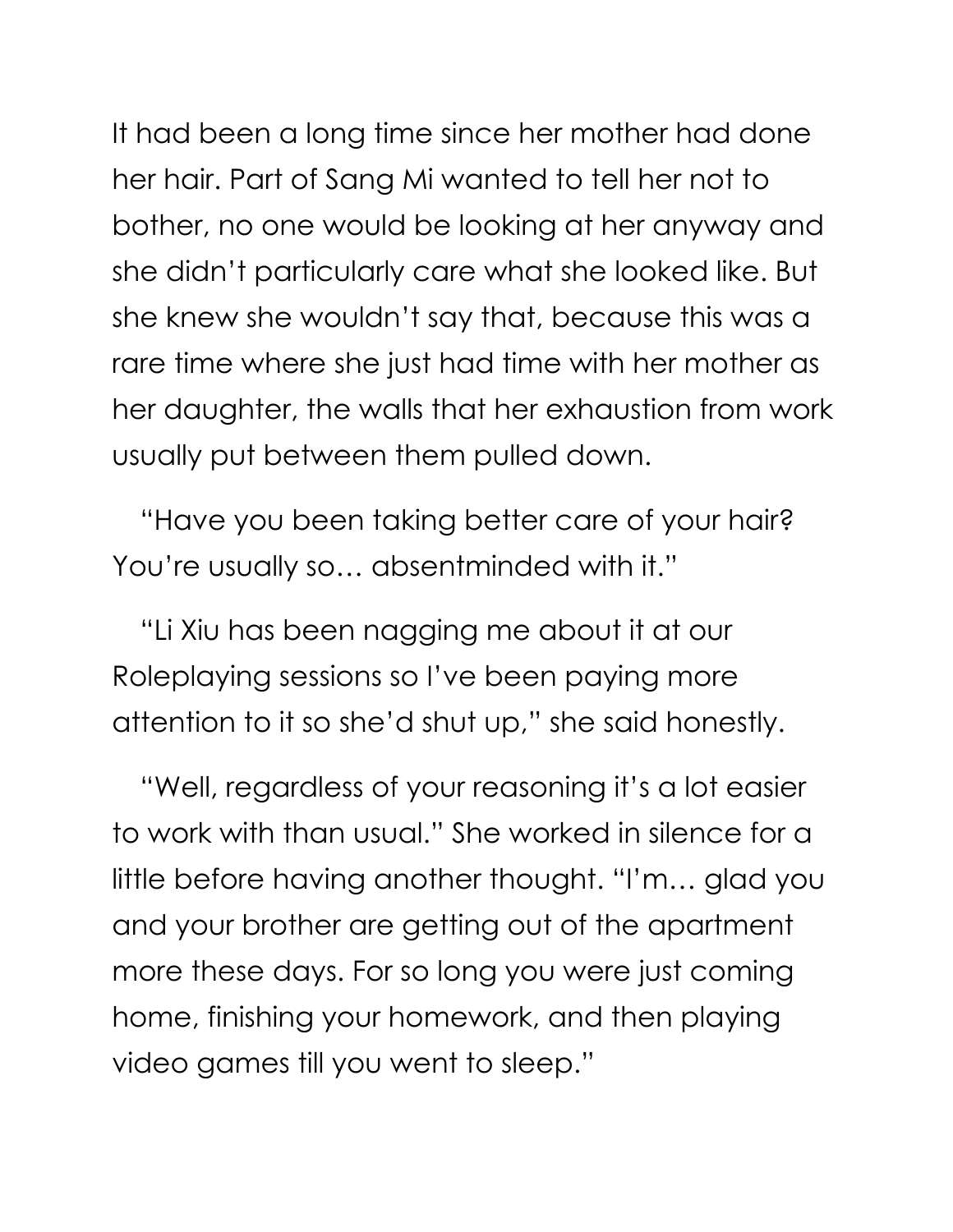"I mean, we still do that…"

"…But you have friends again, I'm just happy to see it."

"We always had friends at school, mom…"

"There's a difference between friendships that end at a doorway and those that don't."

Sang Mi couldn't really argue with that, though she felt an impulse to. "I guess you have a point," she admitted, and then yelped as her mom tugged her hair into place. "Mom!"

"Hush, it'll be worth it, trust me. Even grandma will be impressed." Examining her head from every angle awkwardly, her mom smiled and handed her a mirror. She'd given her a surprisingly elaborate braided bun that gave off a gentle elegance.

Did she look good? Yes. Was this look worth all the effort and hair tugging that had been involved? No. But it was done and as much as she wanted to be a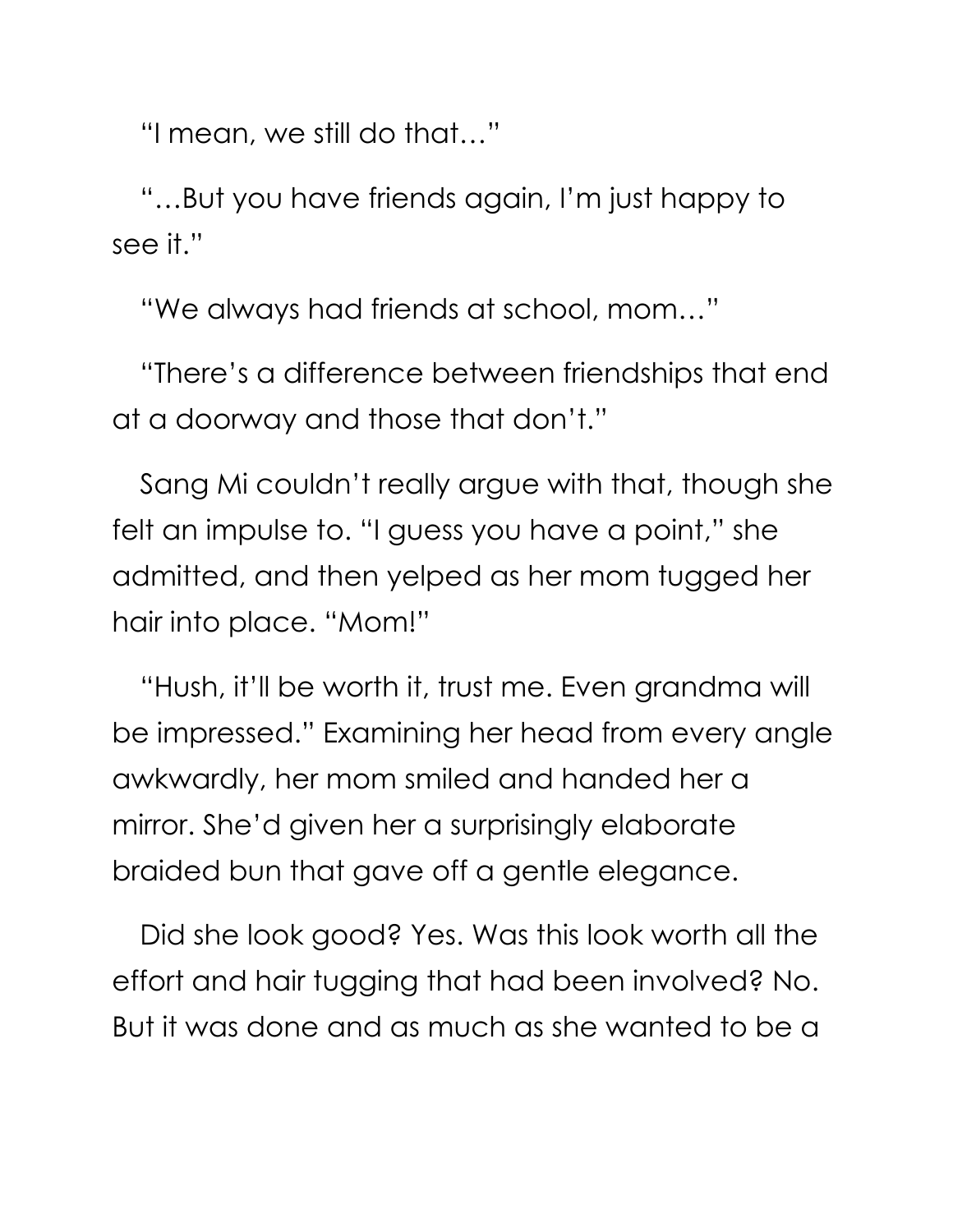little shit about it, it was Christmas. "...Yeah it looks great mom."

She leaned down and kissed her temple, "Of course it does, my daughter's just so beautiful it's easy."

"Quit it mom..." she mumbled, her cheeks getting red.

"Now let's get to the living room, your father should be ready soon, and our guests could be here any minute."

"Right, let me just get my shoes on..."

The pair stepped out of the bedroom into the living room, and Sang Mi's twin brother Sang Eun and the eldest brother Min Jun both looked surprised. "You don't look like a slob?!?" Sang Eun said, flabbergasted.

She socked him in the arm. "You're supposed to say I'm pretty, dumbass!"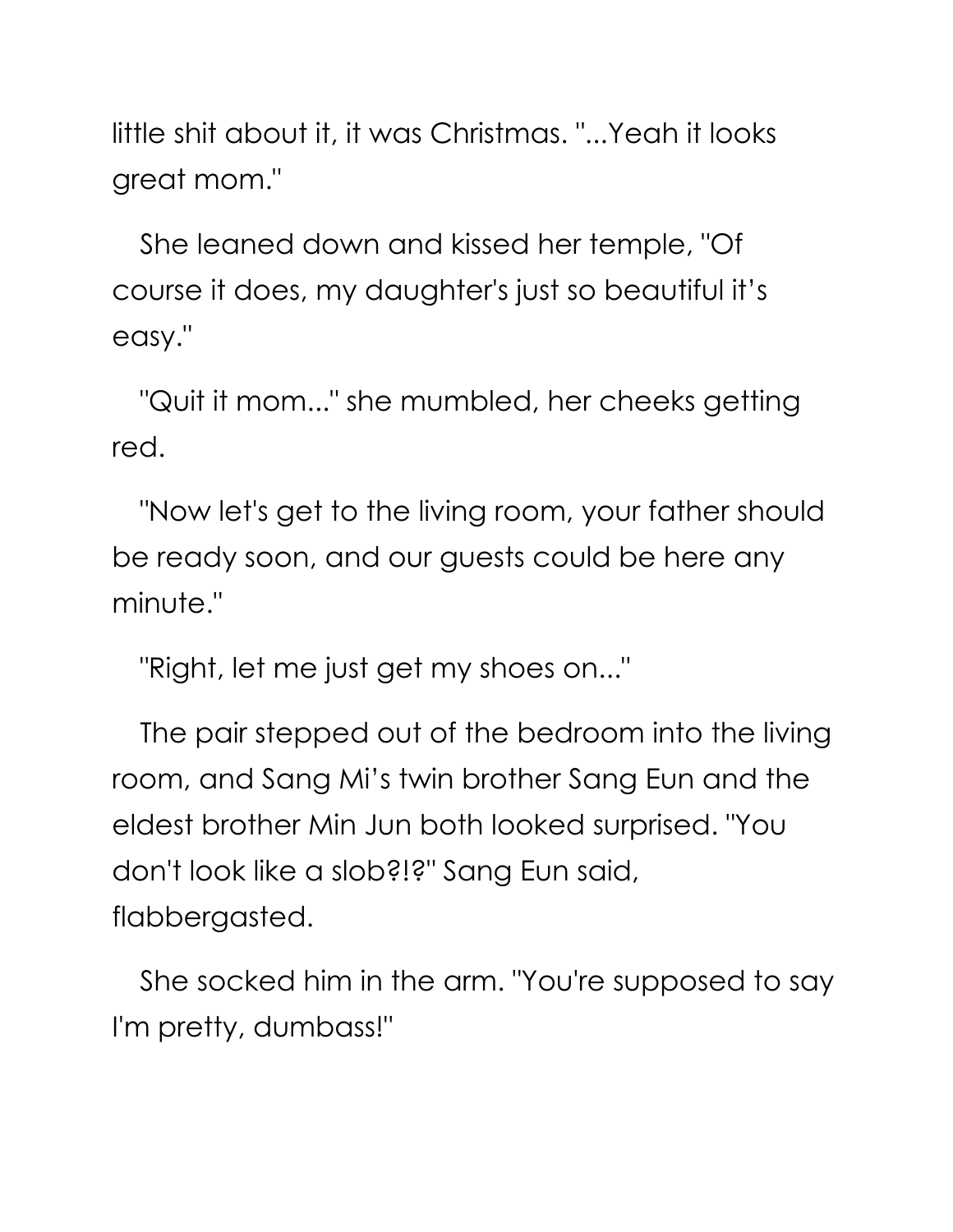"He is right though," the eldest child said. "You look presentable."

She sighed and turned to her mom, "You hear that mom, your hard work was 'presentable'."

Min Jun frowned, "I mean you look very pretty thanks to mother's hard work."

"Thanks!" she said with some sardonicism.

"Get along, kids," their mom said with the distinct air of being too tired for this today.

"Sorry, mom," they said together.

The door to their parent's bedroom opened, and their father came out wearing his nicest suit. He'd slept in, which was a nice luxury for him, but he still looked tired. That didn't stop him from putting on a big smile for all of them, "Look at all of you, I should have dressed up more."

"Dad!" They shot up and gathered around him, and he took turns admiring each of them and throwing out compliments; Min Jun managed to keep his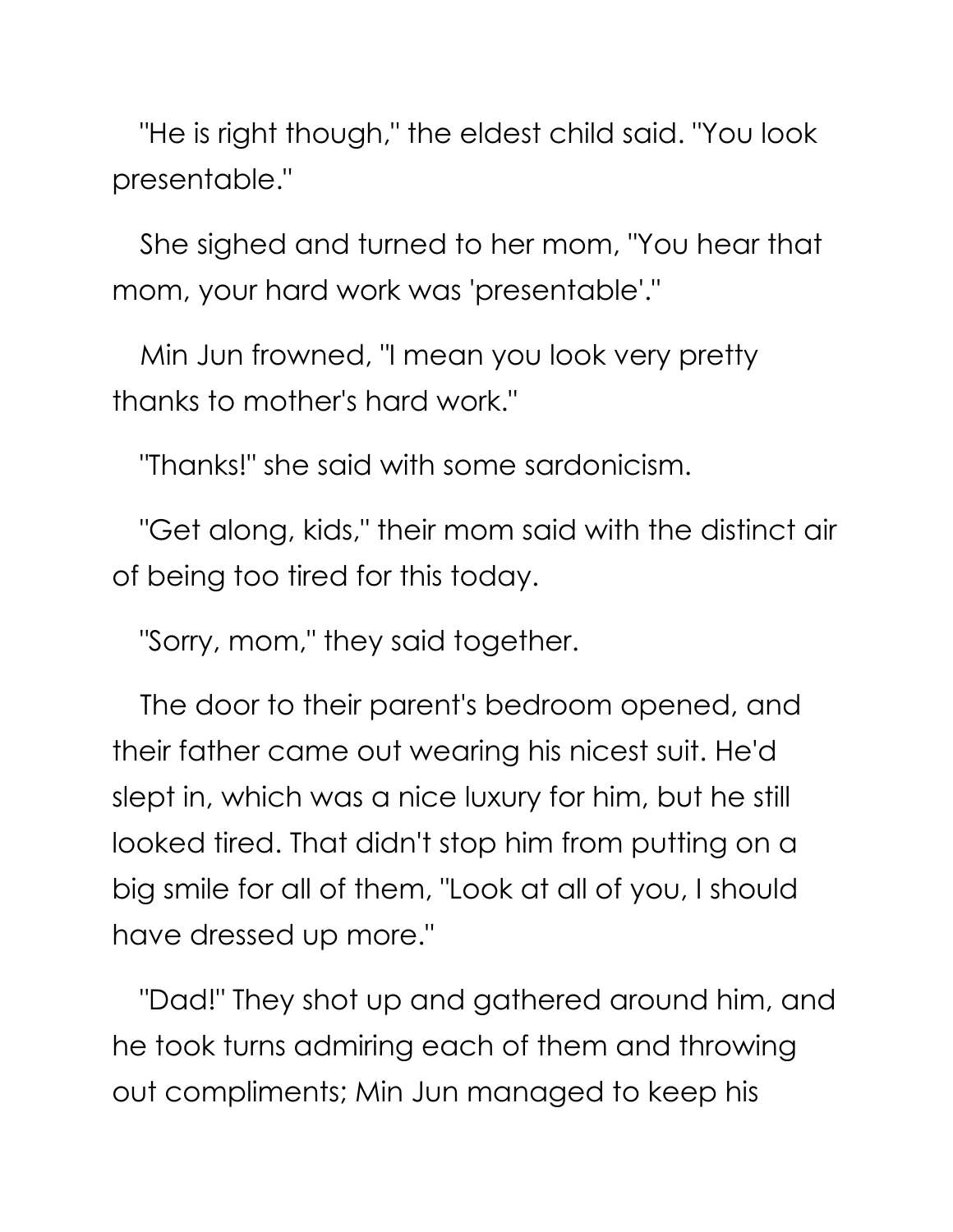stoicism through it all despite clearly wanting the attention. He ended his entrance by walking up to their mom and giving her a long kiss.

"Alright, are we ready to go?" he asked.

"Not quite--"

The doorbell rang, and Sang Eun pulled out his phone to see who was there on the camera, "Ah, speak of the devil."

"Not on Christmas," his sister tested.

"Oh hush."

It opened to reveal a trio, two of which were together, the third of which radiated "I just ran into them on the way" in her uncomfortable demeanor.

"Mom, dad, this is our friend Ryan Wilson, and his mom--"

"Anne Wilson," she said, extending a hand, which each of their parents shook.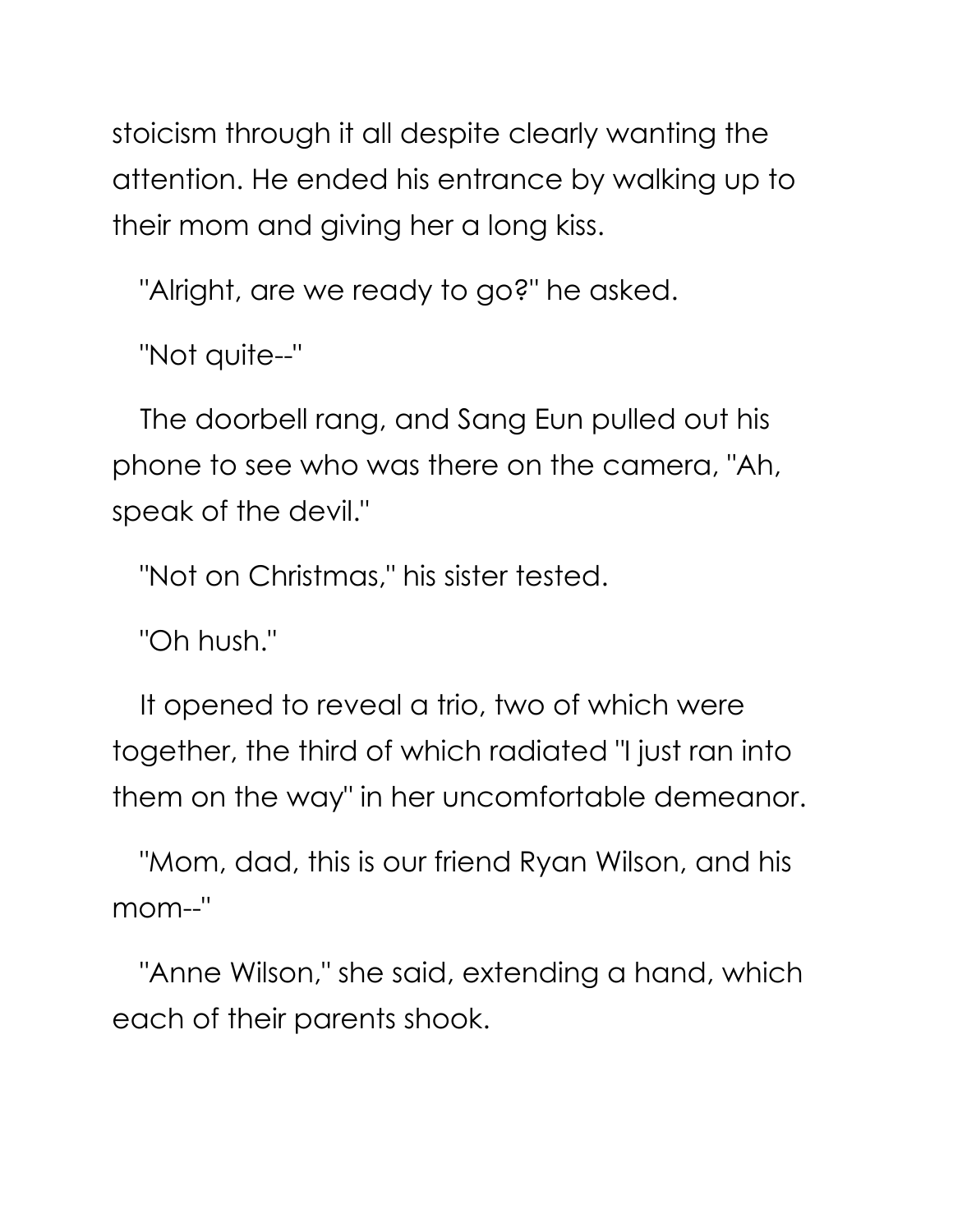""I'm Hei Ran, and this is my husband Kwang Sun. It's a pleasure to meet both of you. I hear you work with Feed the Stars? We used your resources when the twins here were born."

Anne, who was still 'Ryan's mom' in the twin's heads, smiled, "I'm glad we were able to help, though I wasn't here for that of course."

"Either way," Kwang Sun said, "we're glad to have you on Gongen. Now who is this young lady?"

The third person stepped forward and bowed, "Geraldine McGraw, I'm not a classmate of the twins, but I am their friend. It's a pleasure to meet... you."

She and their mom made eye contact, and Sang Mi and her twin did the same because it was obvious that they knew each other from the same place. The twins had met Geraldine by sneaking into Colocog, the nearby colony of 'Mavericks' from the lawless parts of space, which they'd learned how to do by tailing their mom and watching how she snuck into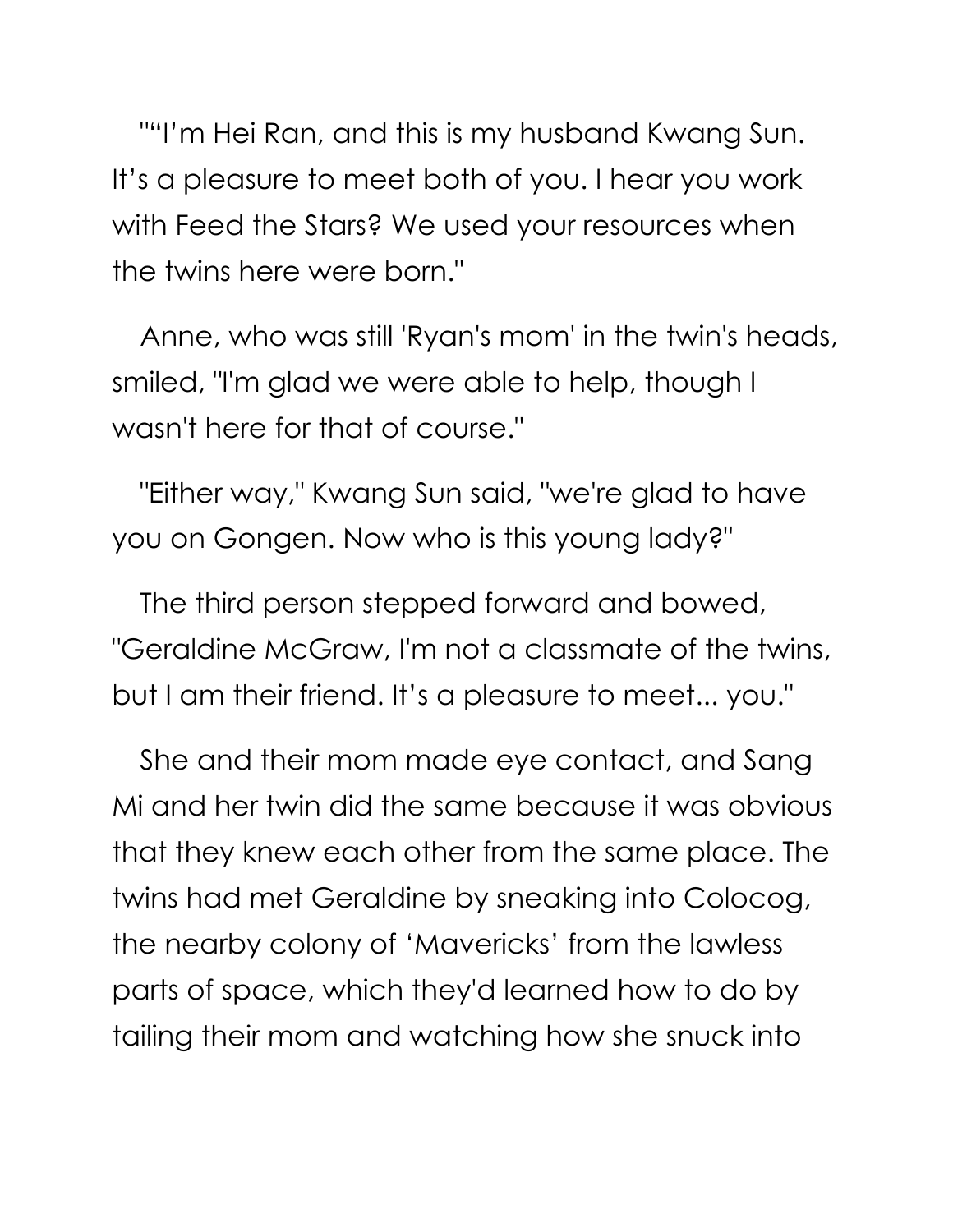the colony as part of her job as a jetpack courier. Luckily, their mom didn't miss a beat.

"It's a pleasure to meet you," she politely lied.

"Thank you for having me."

Their mom turned her gaze on them, and Sang Mi tried to do her best innocent look but she knew it was futile.

"We're going to head to mass first, and then do Christmas Dinner when we return. Grandma will be coming too after mass, the Assisted Living Center said they'll send her over by autocar so hopefully she'll be in a good mood when she gets here. We actually rented an Asuka just for the occasion to watch the kitchen while we're out." All eyes peered around the small divider that separated the living room from the kitchen, where the Geisha-bot was stirring a pot with one hand while checking how the rehydration of a dried compressed food packet was going with the other.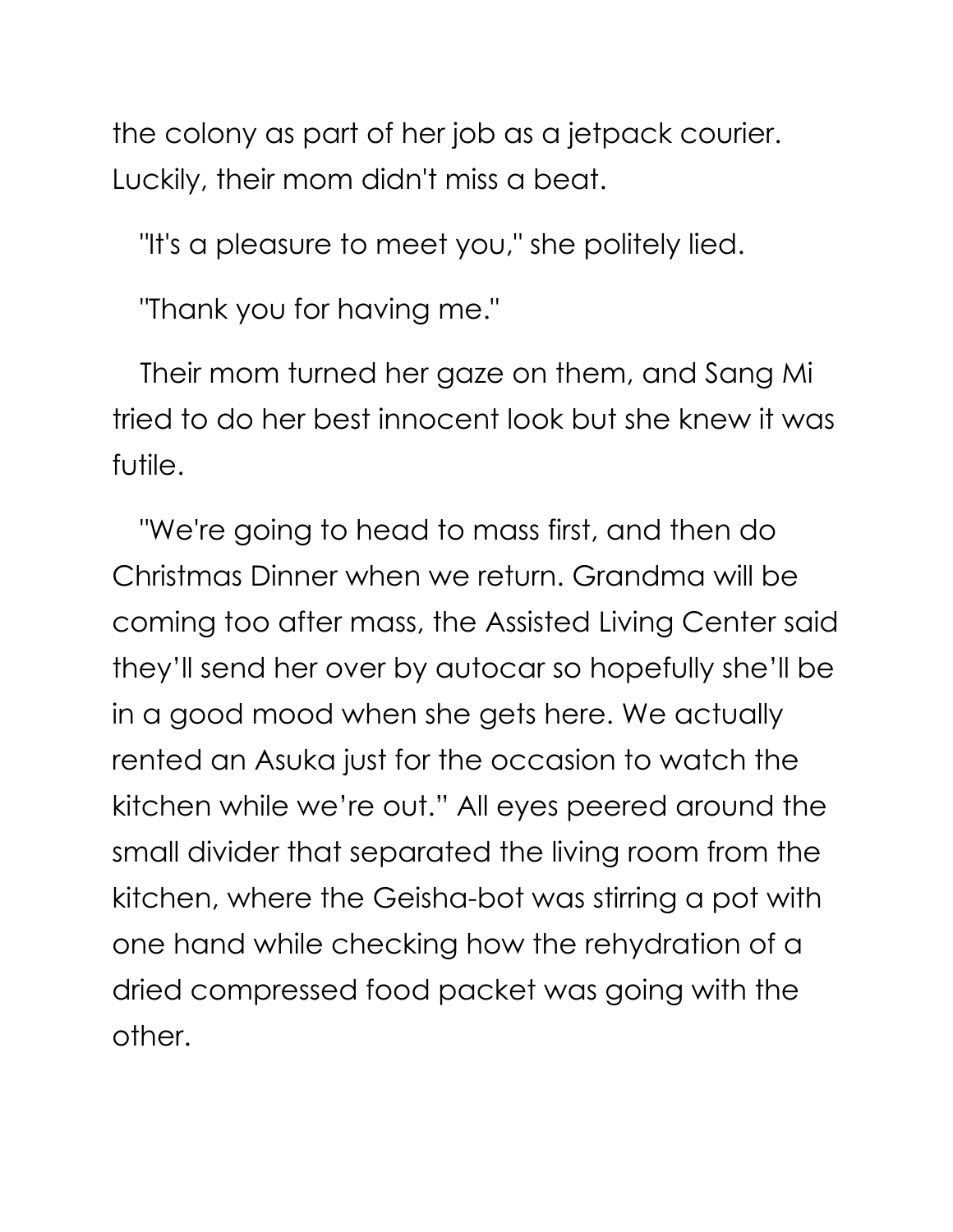They all bundled up, and headed back out the door. The night was chill, and Sang Mi blew her breath out a few times as hard as she could to watch the dragon smoke billowing out of her.

"Be serious," Min Jun scolded.

"Make me," she replied.

"Kids," their mom sighed.

Anne Wilson decided to cut the tension, "So, anything we should know going in? Back on Earth we were Lutheran, but it doesn't look like there's a lot of options for that here."

"There's a Lutheran Church in Kazuki, but that obviously doesn't really help you much," their dad added.

Deciding to be actually helpful, Sang Mi chimed in, "For the Christmas service it's mostly what you'd expect: sit when people sit, stand when people stand, sing along to the lyrics on your pew padd. The only thing you really need to be aware of is you stay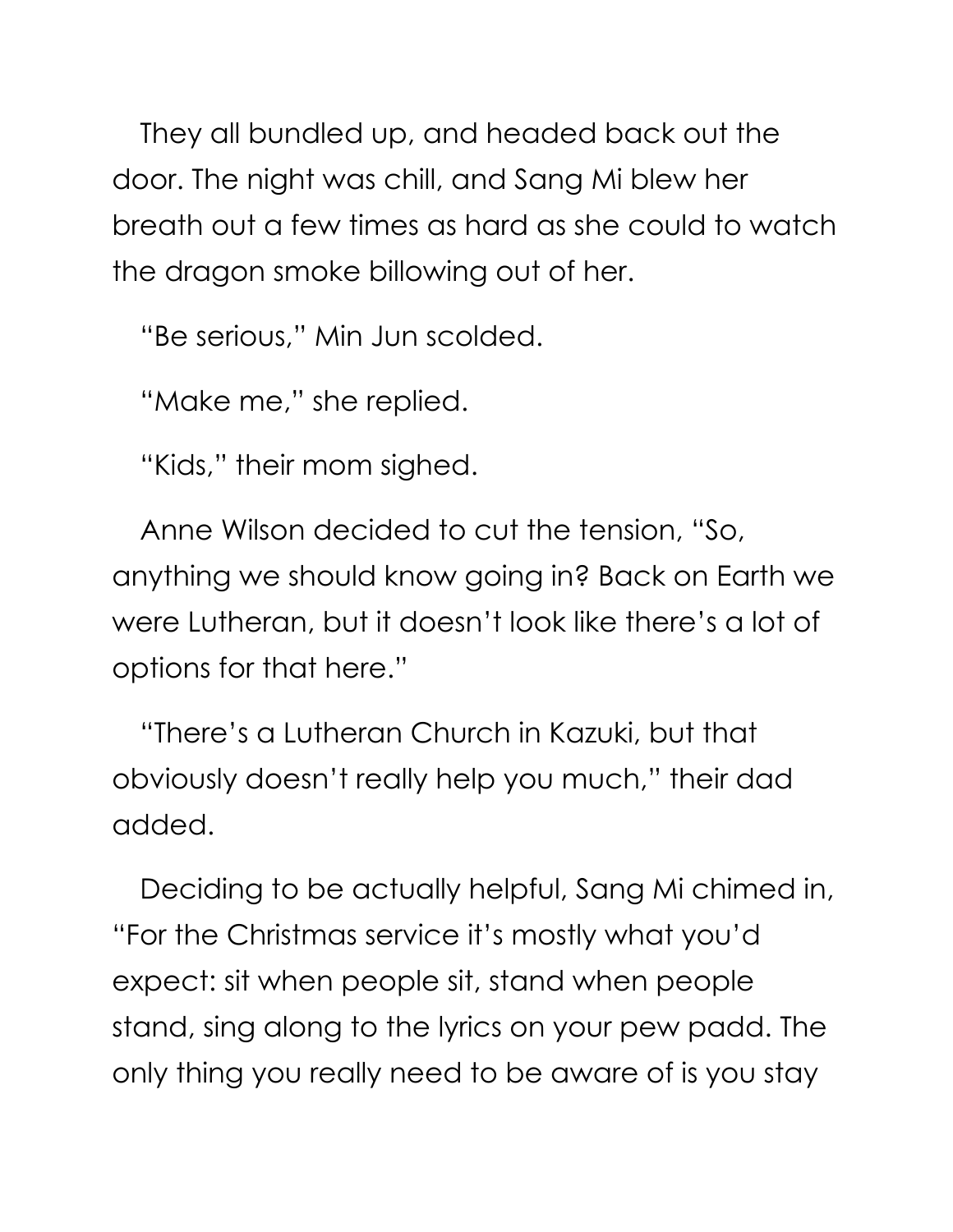silent during the propaganda portion, and neither acknowledge it nor speak over it. Just pretend you're taking a ten minute nap."

"…Propaganda portion?" Ryan said, baffled.

Min Jun took his chance to look smart, "The president and the Holy Father of Gongen will both give speeches broadcast via holofeed to all the Catholic Churches across Gongen. Holy Father Amakusa will probably give a very long speech, while the President will give a very short but pointed one."

The rest of the Jhe family all nodded. "A good summation, Min Jun," their dad agreed.

Geraldine frowned, "That doesn't seem very cash money of him."

"No uh, it is not…" Kwang Sun paused, "very… cash money."

Sang Eun patted him on the shoulder. "It's fine, don't push it."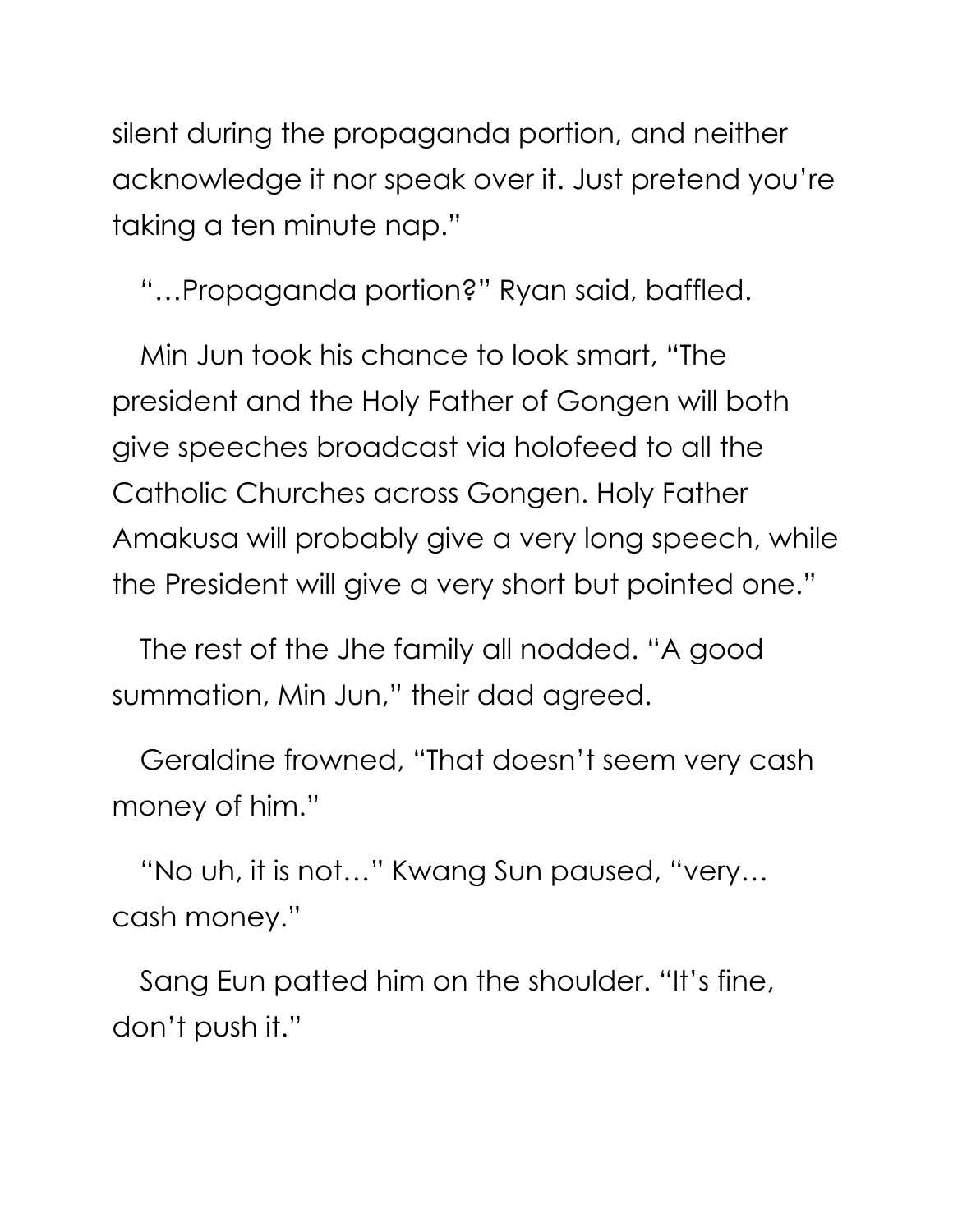"It'll probably be Amakusa's final Christmas speech," Sang Mi noted.

"Why's that?" Geraldine asked.

"It's basically a public secret, but I know it for certain," Min Jun said seriously. "The Holy Father will be lucky to make it to Easter, and even that seems unlikely."

"How do you know?" the Maverick questioned.

Hei Ran put a gentle hand on Geraldine's shoulder, "Our son Min Jun is an intern with the Tenryu party now as part of his University education. When he graduates, he'll be going into government."

Ryan and his mother exchanged a look. Sang Mi could tell it was surprising to them. She was sure she'd get grilled by Ryan later on all the annoying details.

The group stomped up the snow-dusted steps, and made their way through the big oak doors at the top.

"Welcome to St. Martha's, it's not the big Cathedral in Cheonsa central, but it's our local parish," Sang Mi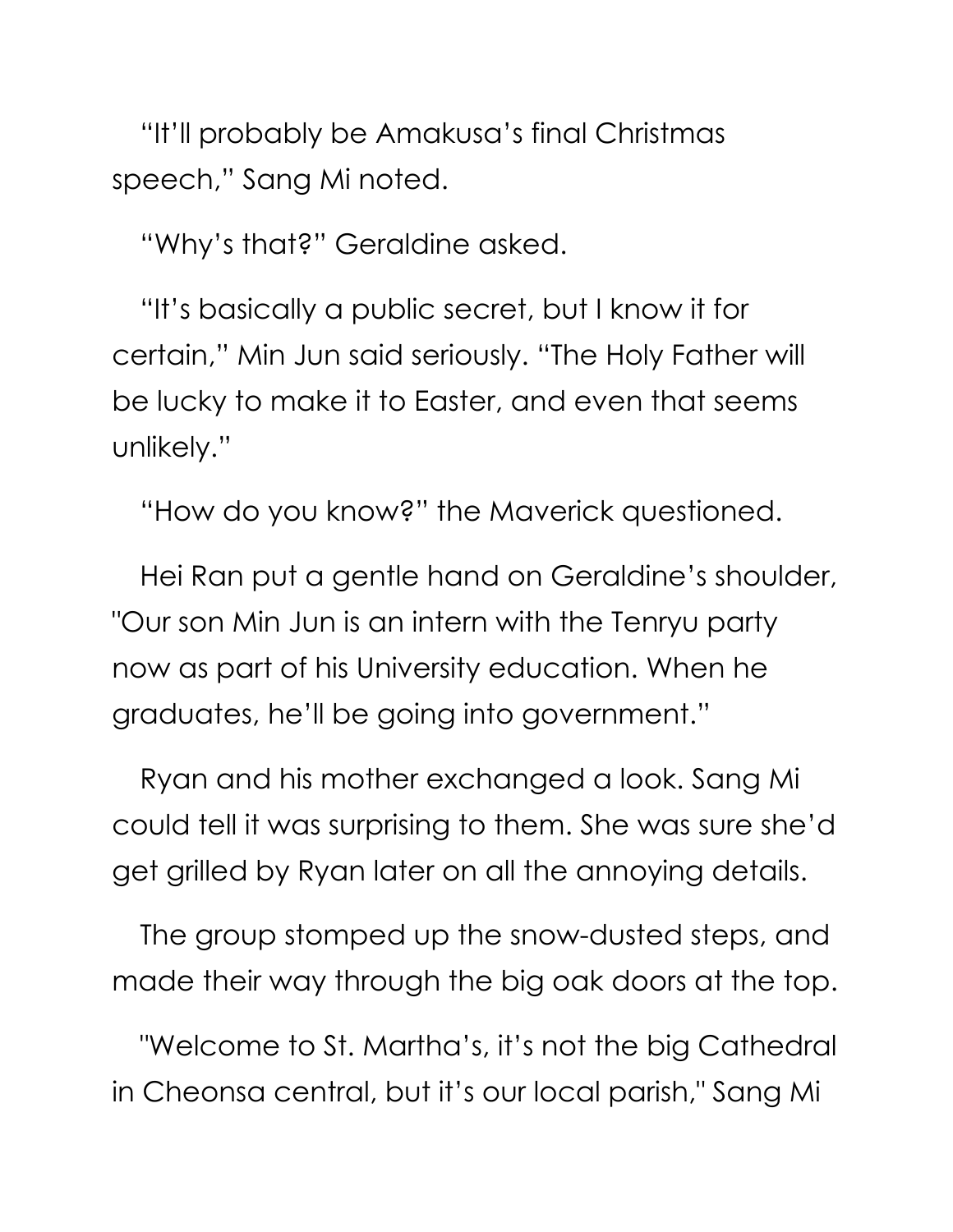introduced. The building was architecturally a bit odd, as it tried to mirror the smooth minimalism the Atarashi Hajmari and Tenryu Party were so fond of with the shape and structure of an old style steepled church. The end result looked something like a video game model that had rendered without its textures, with wide slats of single-colored building material. Sang Mi didn't like the look of it.

"It's… kind of…" Ryan mumbled.

"Beautiful?" Sang Mi said.

"You don't really think that, do you?" he replied.

"Does it matter, it's our church. I'm allowed to think it's ugly, to you it's beautiful. That's just how these things work."

He looked a little put off, but he accepted her declaration.

The inside of the church was much prettier than the outside.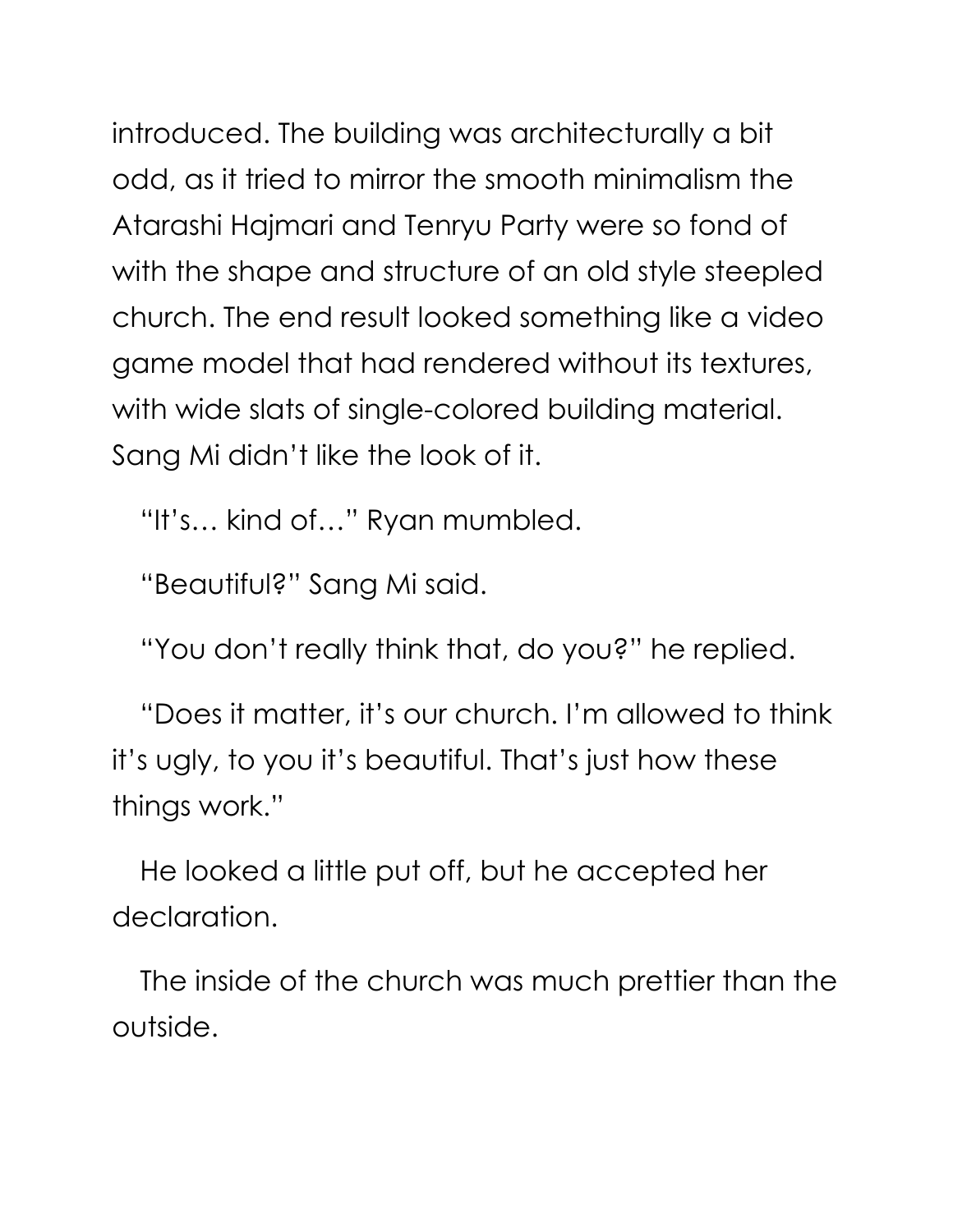While clearly different than Ryan was familiar with, there were enough familiar things that he felt at home. There were the stations of the cross, big stained-glass windows, and a large stone statue of St. Martha taming the Tarrasque.

Geraldine stopped with him in front of it. "It's interesting, isn't it."

"...It's sure stylized. I'm pretty sure she didn't have a robe like that."

"Or the cross shaped staff."

Sang Mi tapped Ryan on the shoulder. "We sat down over there, you see where our coats are?" They followed her finger to a pew where a bunch of spread-out coats marked most of it for them, and where an Anne Wilson appeared to be taking a cat nap. "We're going to talk to a lot of the church people, which I'm sure would bore you out of your minds, so if you want to look around, now's your chance. Just meet back at the pew when they start making announcements."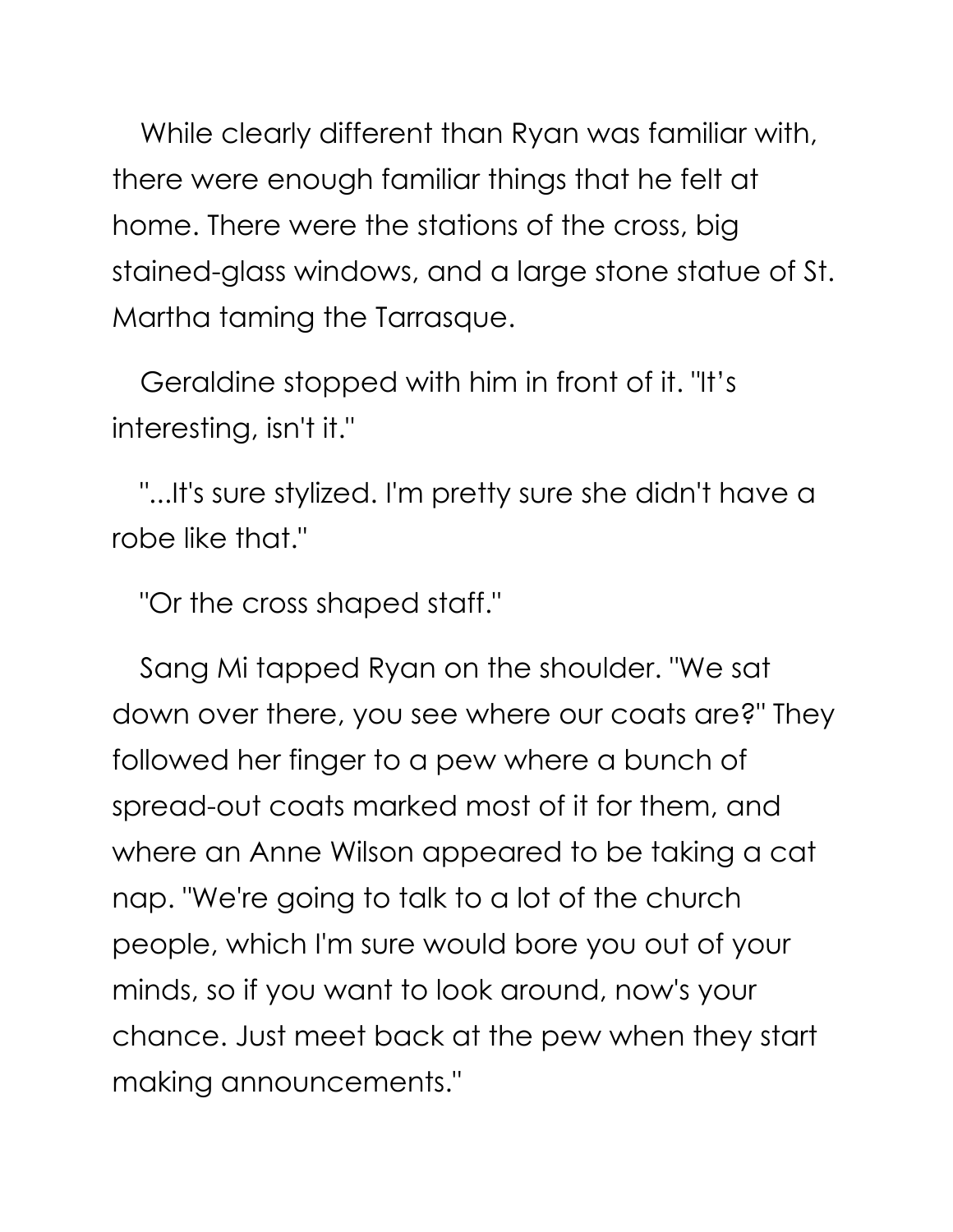They gave a thumbs up together, which inspired a mutual smirk as Sang Mi ran off to talk to a family who Sang Eun was already embroiled in a fierce session of listening and nodding intently with.

"So you're Christian too then?" Geraldine asked.

He nodded, hands in his coat pockets. "I take it you're not?"

She shrugged. "I'm not really anything. No strong feelings any way you slice it. Religion wasn't really something I dealt with when I was growing up. Just... absent."

They started a loop around the west wall of the church, stopping to look at the artwork as they went past.

"I see. Well, what was your family like?"

"Best forgotten," she replied quickly.

"Gotcha."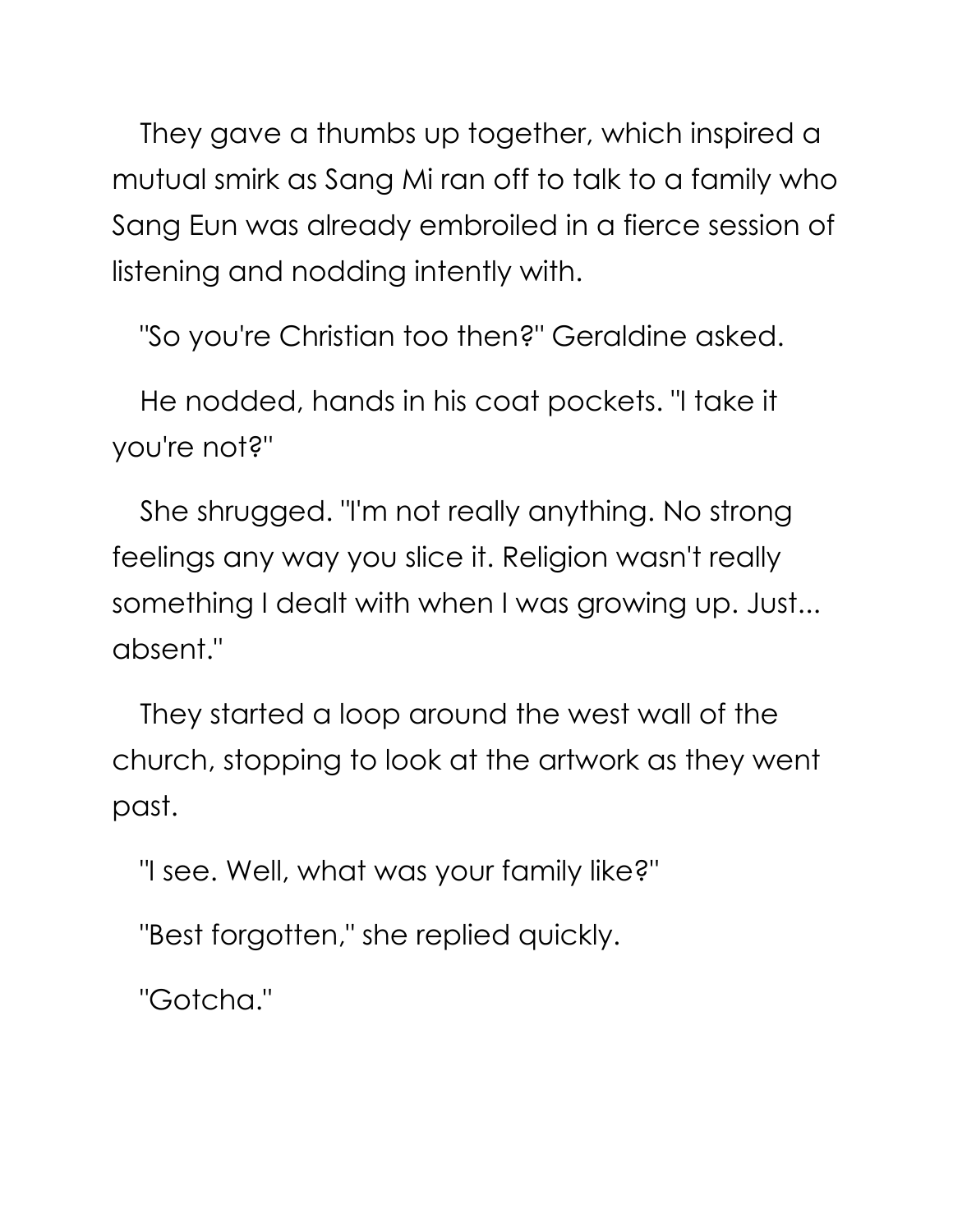They stared at a painting. "What's going on in this one?"

Ryan laughed, and then put his face into a blank mask as he realized she wasn't messing around. "You really don't know?"

She shook her head, "I wasn't kidding when I said religion just wasn't a thing for me."

"Right, right..." he laughed again despite himself. "You know, we really need to keep youth pastors away from you, they would have a field day if they heard what you just told me."

"I've met some overenthusiastic preachers before. They didn't really tell me much other than to turn away from sin and be saved or whatever. Wasn't a very gripping message."

"I'll put in a word to the public relations committee for a change of advertising."

That actually got her to laugh, which made him smile.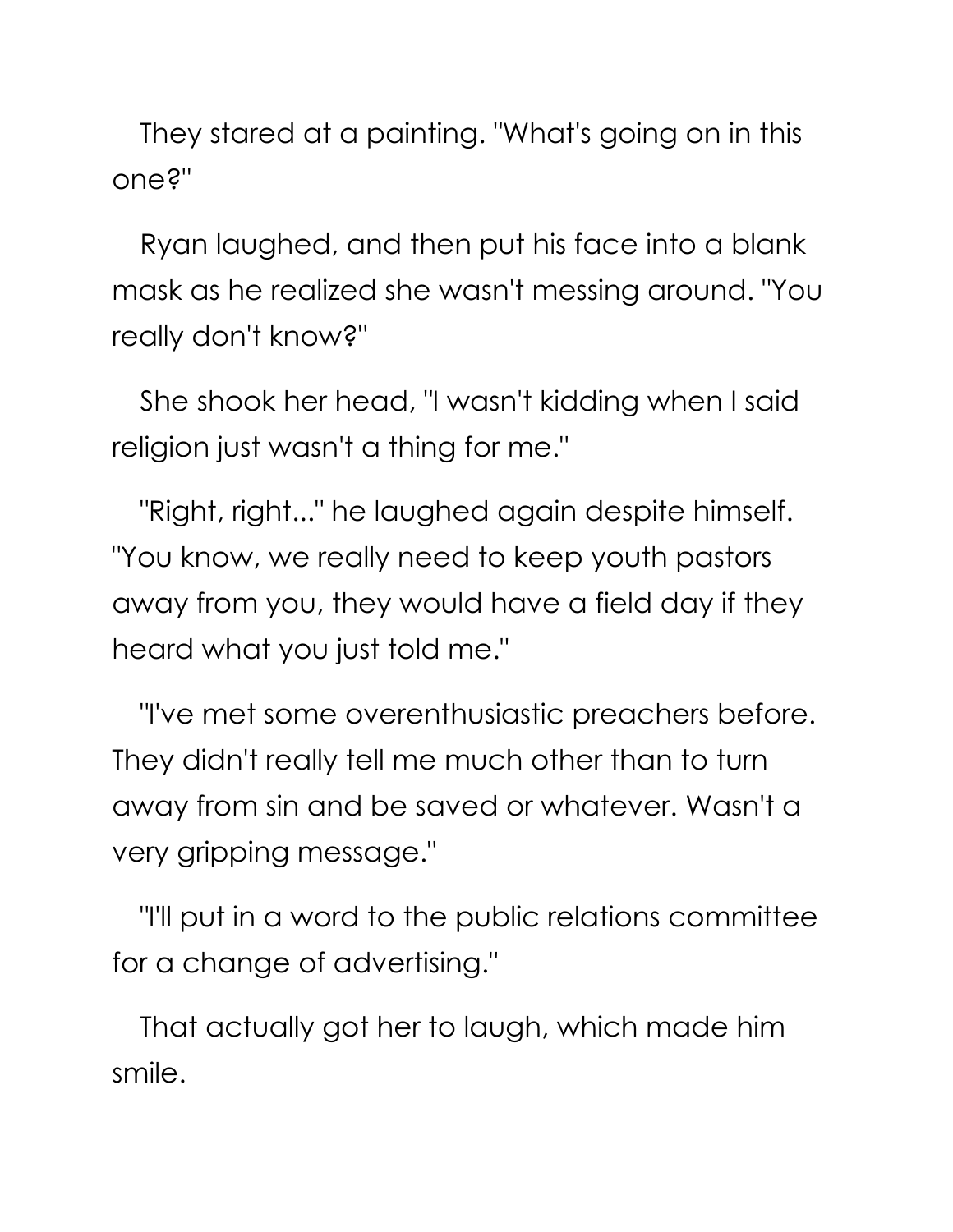"So really, what's happening?"

"Oh, Judas, Jesus' best friend, is betraying him to the Roman authorities so they can put him on trial and execute him."

Geraldine nodded. "You can never trust people who trust cops. Judas sounds like a snitch."

"Wow, you have... an interesting perspective!" They kept going, with Ryan explaining the story as Geraldine nodded along, with occasional worrisome interjections.

"So this is where they whipped Jesus--"

"Yeah, fricking sucks. I feel for the guy. I bet they didn't even have nice ointment back then."

"Jesus Christ!?!"

An old lady glared over at him. "...is our lord and savior... etcetera..." Ryan ushered Geraldine onwards.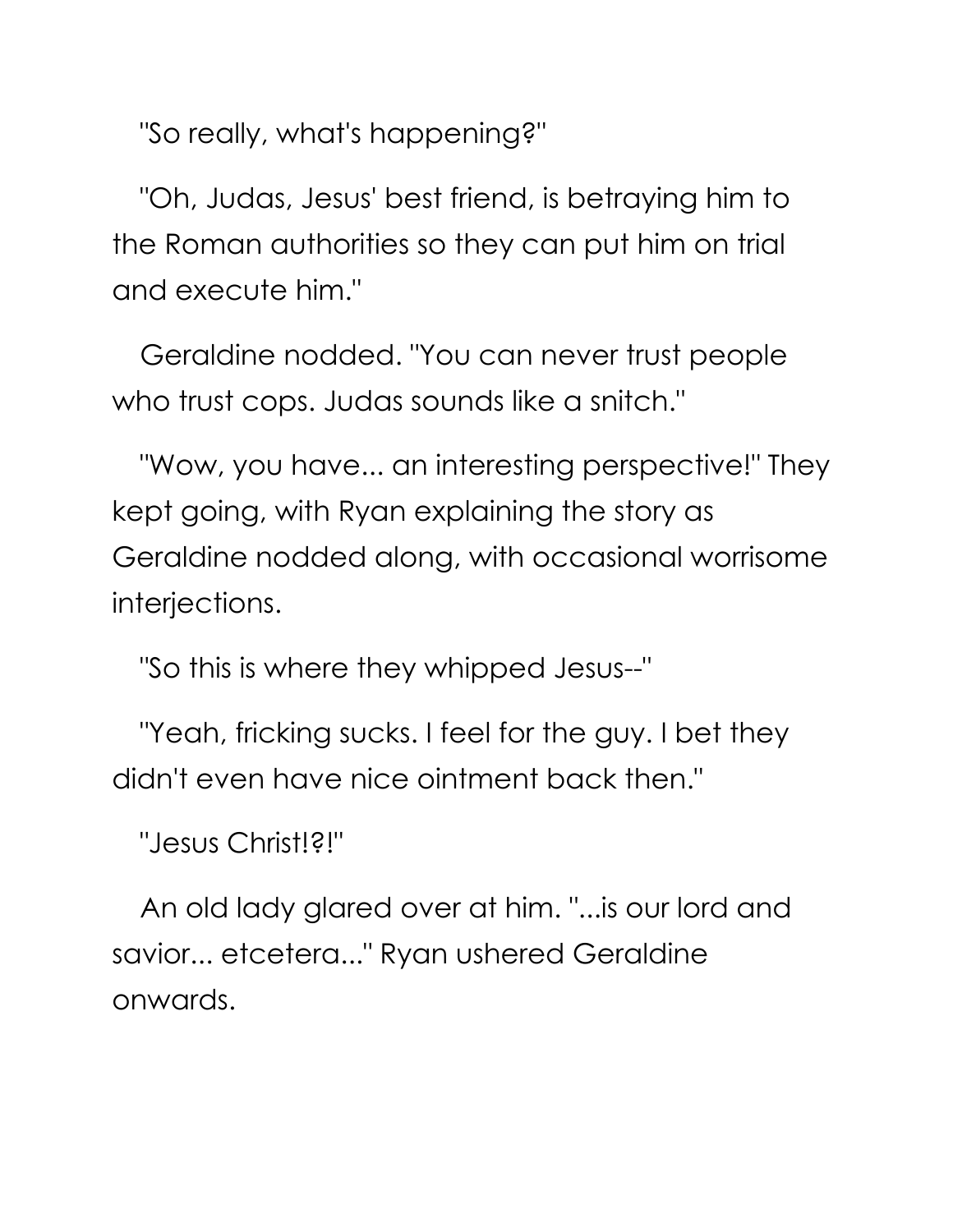But overall, the telling went pretty well and Geraldine peppered him with questions he largely hadn't considered as they sat down back in the pew, as the announcement that mass was about to begin came over the PA.

Sang Mi slid in next to them, "Have an okay time?"

"Yeah, I learned a lot from Ryan," Geraldine said.

"Good!" Sang Mi said.

"And also gave me a good reminder about why snitches get stitches."

"...What?"

There wasn't time to explain, as they all rose, and pulled up the pew padds from their holders to sing along with the lyrics to "Hark the Herald Angels Sing" which everyone but Geraldine already knew, though for the Wilsons not in Korean. Readings were done, which once again were only new to Geraldine, who also had to be instructed to sit, stand, and kneel.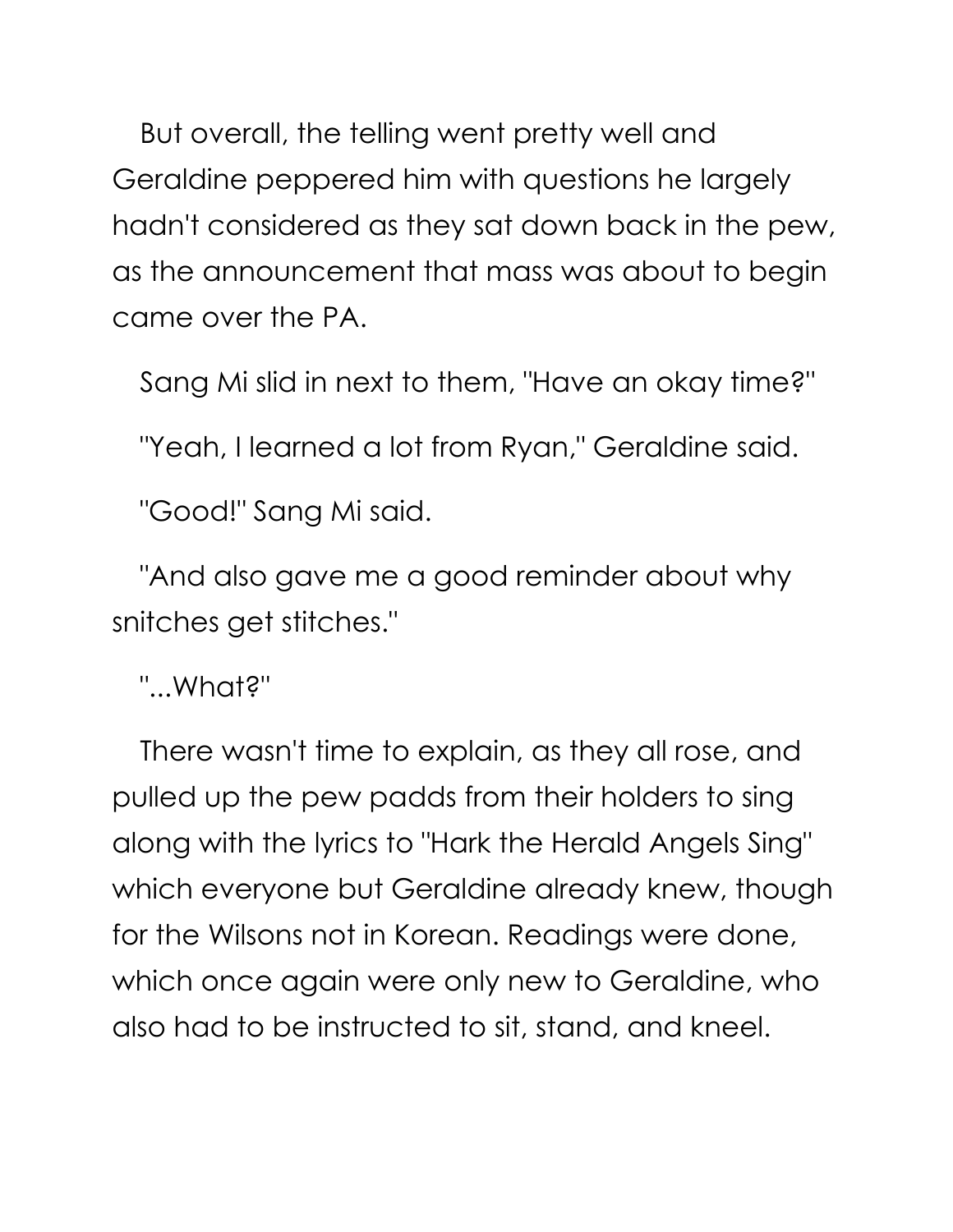Both Ryan and Geraldine were surprised to see that one of the readers was Sang Mi, who they both were confused did something so traditional, and stared at her a little slackjawed as she told a story from the gospel of Luke.

But finally, it was time for the sermon, which meant that it was time for what they'd been warned of.

The priest introduced a segment, and then all of the congregation settled in, eyes forward, already prepared to be bored.

The Holy Father of Gongen appeared, his skin sallow, his priestly robes incredibly large for him, possibly hiding medical equipment, and started a boisterous speech about the Christmas season, and the importance of their adherence to the laws of Gongen society. But he quickly got out of breath, and much quieter. It was obvious he wasn't in good health.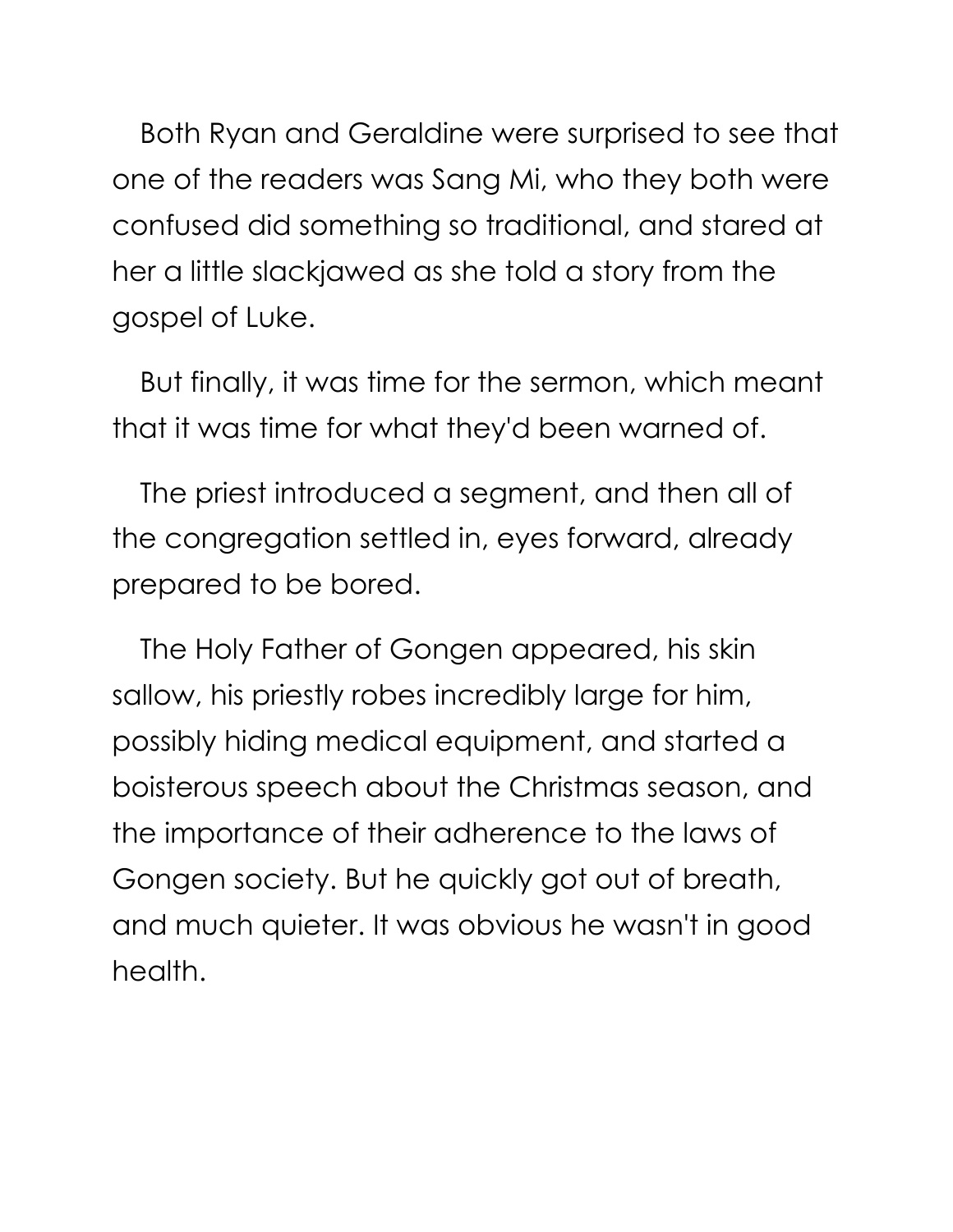"The old generation is fading out," Sang Eun whispered. "I don't think it'll be long till they they've all slipped away."

"Shh!" Hei Ran said.

After a grueling half hour, the Holy Father wrapped things up, clearly leaving his sermon half finished with a slapped-on ending. Then the hologram changed to another old man. Healthier, certainly, but . . . he didn't look well either. It was President Sato, who had been in office so long it felt like no one else ever had been. He wore a sharp suit, and was seated on the edge of his desk, adding a false air of this being a casual speech from just another citizen of Gongen.

"Good evening, Catholics of Gongen. As your president, it has been my pleasure to join you every year for this important holiday in your religion. While we might not share the same beliefs, it's that diversity of belief that has given us the insight that has pushed our great society to the heights we have reached. But this year especially, the unity of our people is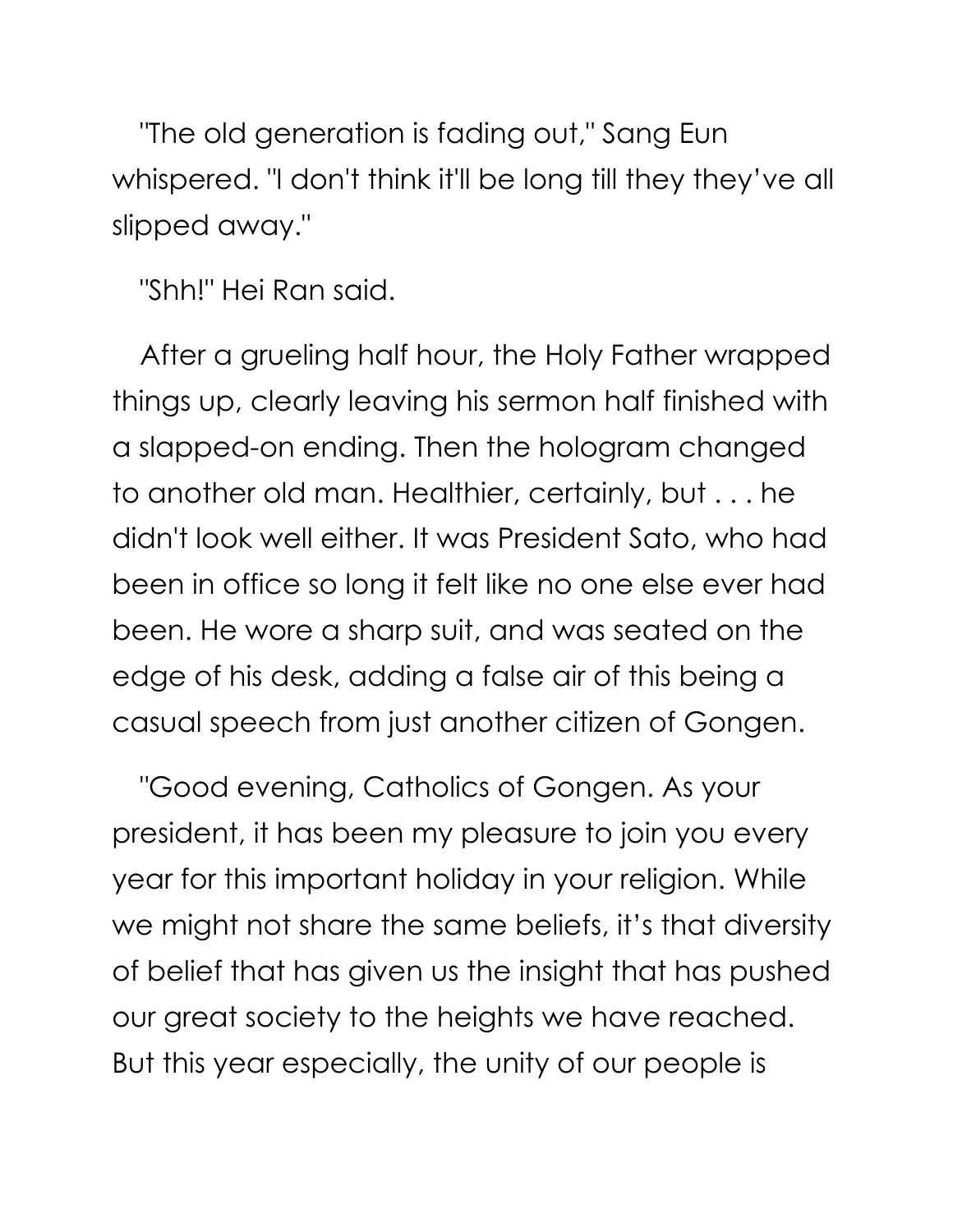more important than ever. Christmas is a time for families and friends to come together in harmony, and that is a spirit I hope to take with us into this new year. As your president, I will always remember that we are all citizens of Gongen, working together towards a glorious and happy future. I hope you remember this as well. So, let myself and the entire Tenryu Party and Atarashi Hajimari wish you and your families merry Christmas."

Everyone seemed taken aback by this, and there was a lot of whispering and mumbling.

"What is it?" Ryan asked, well, anyone.

Sang Eun answered first. "There's something up we don't know about. The Christmas addresses are never so... friendly."

"There's probably been a setback in negotiations with Earth," Sang Mi muttered.

"Don't say things like that," her mother scolded. "It's Christmas, we should try to keep in good spirits.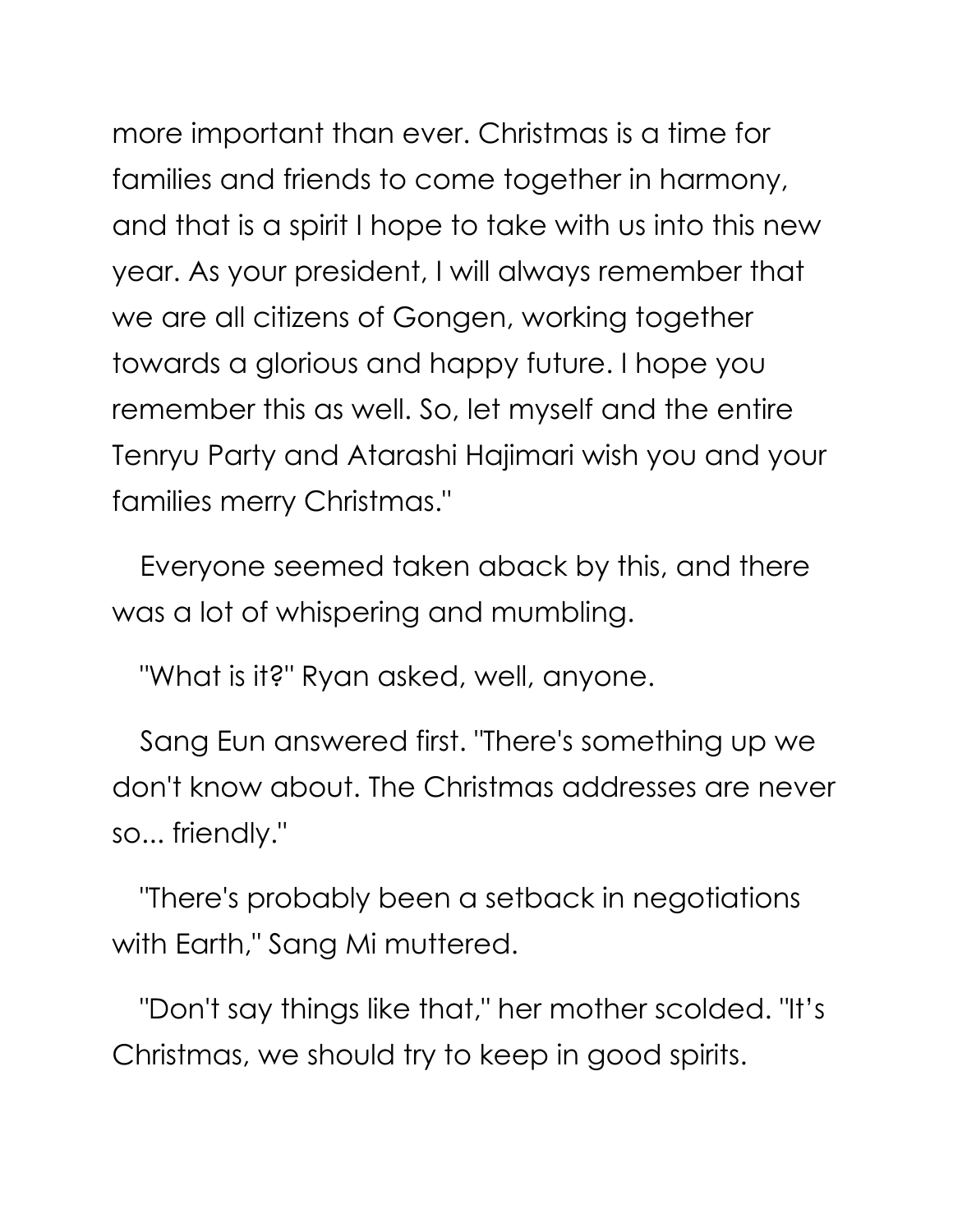The children all nodded, but Ryan and Geraldine could both tell they all knew too much to believe it.

\* \* \*

The walk back was a bit more serious, but Mr. Jhe broke the tension by telling incredibly bad dad jokes.

"Did anyone ever test your mettle since you got to Gongen?" he asked Geraldine.

She shook her head, and he tapped her metal arm twice. "Hmn, the metal seems good to me!"

They all groaned.

The mood rose greatly when they stepped back into the apartment though: the Asuka had done its work dutifully, and the food was hot and ready as soon as they had gotten their coats off.

"Did my mother arrive yet?" Mrs. Jhe asked the bot.

It shook its head. "I'm afraid not, ma'am."

"Mom, let's dig in already while it's hot!" Sang Mi said, tugging on her sleeve.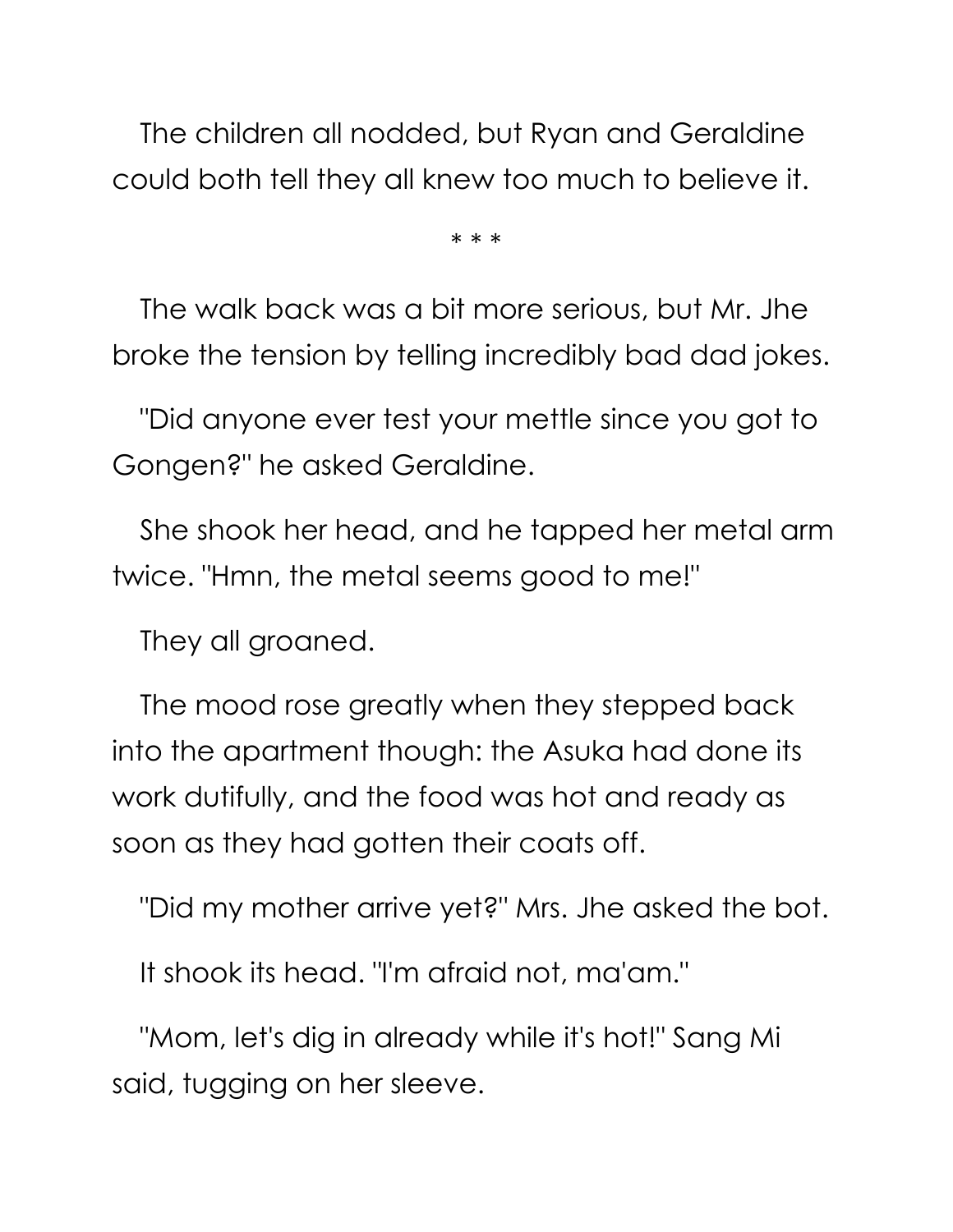"The Asuka can keep it warm for a little. Go entertain Ryan, I need to check on something."

Sang Mi scrunched her forehead up, but nodded. "Go call your boyfriend or whatever, I won't tell."

Her mother sighed. "Could you please not, Sang Mi?"

"What, I'm just being funny?"

"Not... not right now, please. Go talk to Ryan."

"What about JackB--I mean Geraldine?"

Her mother pointed, and it was clear that her dad and her were having an incredibly good time talking about the mechanisms inside her cybernetic arm.

Entertaining the transfer student it was.

Ryan was looking at the pictures and holos on the wall, so Sang Mi sidled up by him. "That's my grandma and grandpa. You'll be meeting grandma later, whenever the assisted living center sends her over. They're running late."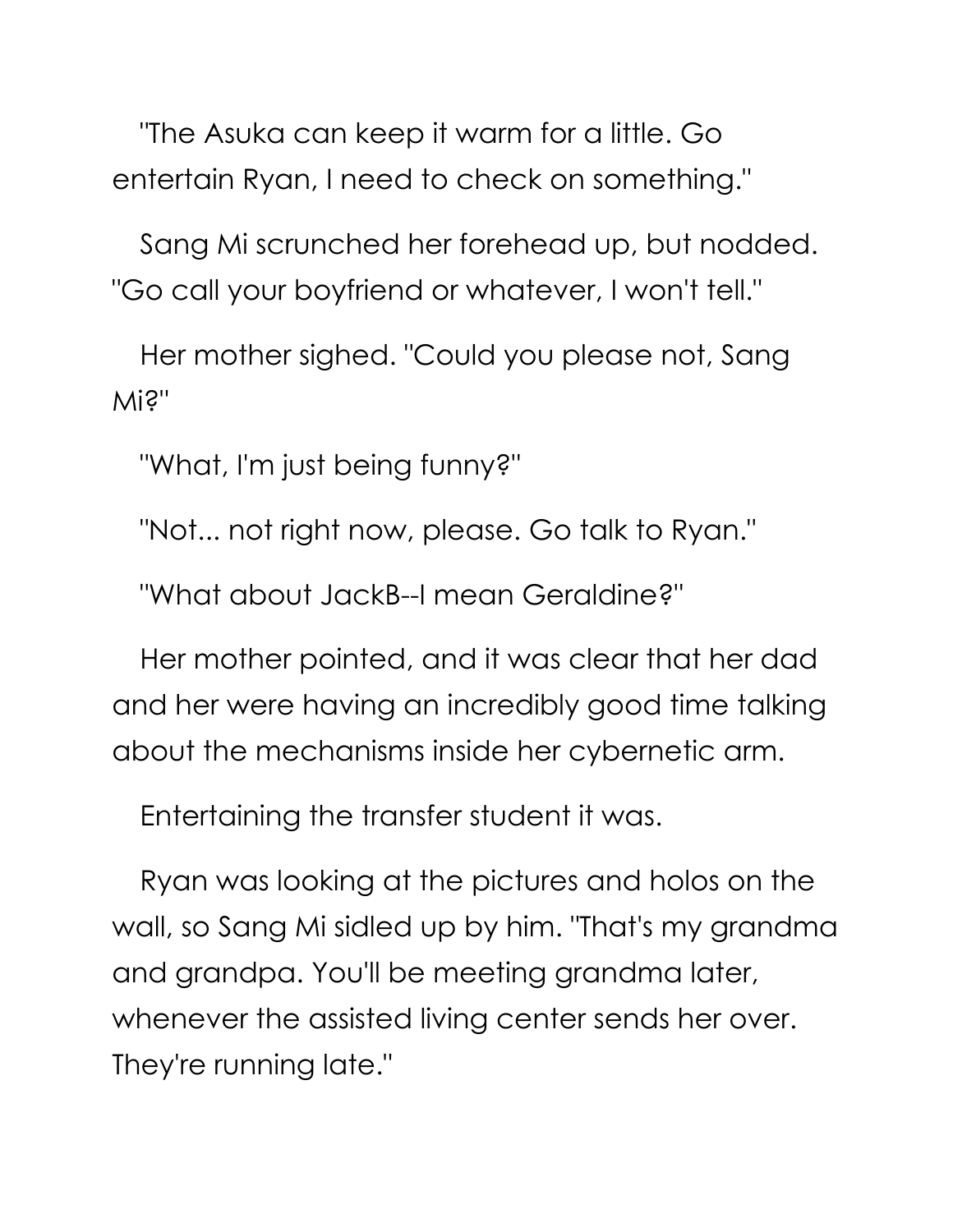He looked at them: they were a happy couple, with a baby girl and a little boy. "I take it your grandpa..."

"He died a long time ago." She looked up at him. "I guess you don't really know why we're all in Cheonsa dome, huh?"

He shrugged, "Isn't it just cause this is like... the Korean district?"

She shook her head. "You really think with three top performing kids, and two talented folks like my parents, Shocho wouldn't have already shuffled us off to a different city to optimize production or whatever?"

That did make sense, at least from how Gongen was supposed to work, so Ryan nodded. "But Academy 27 is a top school."

She shook her head. "It's not supposed to be a top school. It became one on accident, and under normal circumstances, things would keep getting shuffled until things were back in the proper order.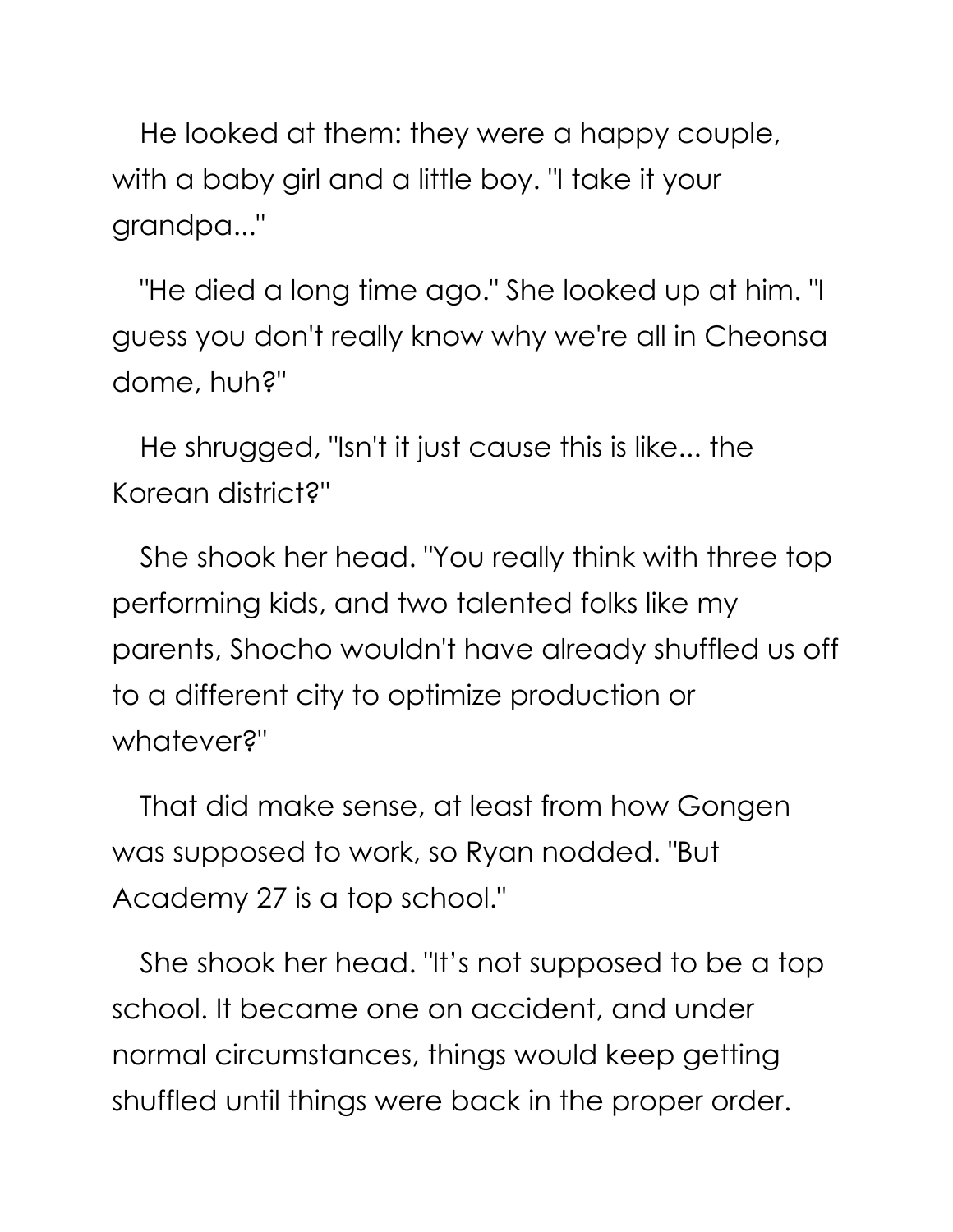The best students at Academy 1, the second best at 2, and so forth. But we're not here because of things like that. Sure, lots of people have moved here because of the school, but we're poorer than other parts of Takumi for a reason. The cruelty is the point."

"I don't follow."

Sang Mi gestured back at the holo of the family. "That's my mom's dad, Kim Ji Ho. He tried to start a political movement, a political party to rival the Tenryu party."

Ryan looked at the man's smiling face. "Was it pro-CGC? Wanting to make Gongen more capitalist?"

"The opposite. He thought the Tenryu party wasn't Marxist enough."

"Oh."

She ran her fingers through the light, breaking the image up. "It didn't do anything. The party got broken up by moles from the inside. His brother was found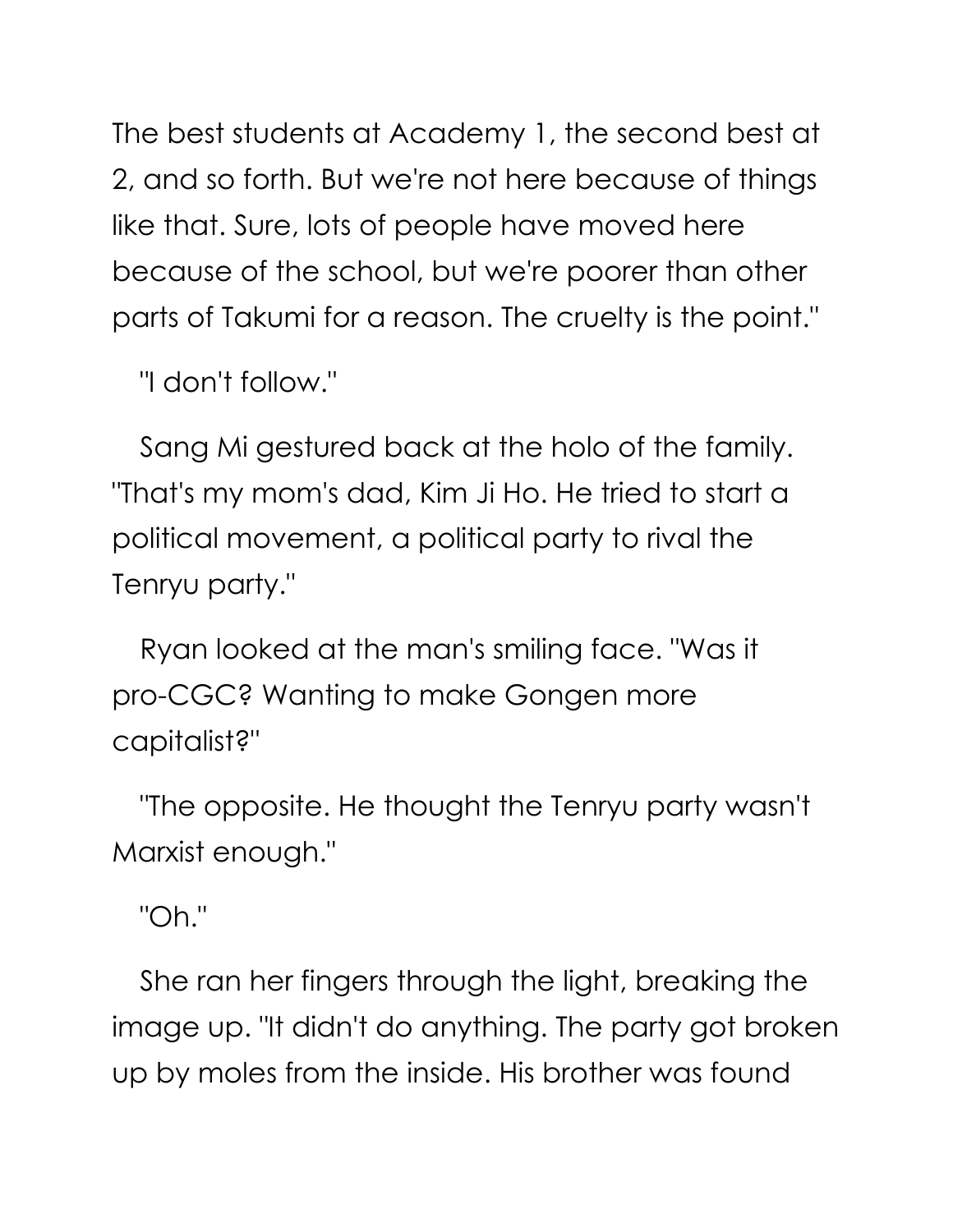beaten to death in the street. And he was arrested on trumped up charges, and thrown in prison." She lowered her hand. "He never left."

Ryan's shocked face moved rapidly, but the mouth formed no words, just the starts of them failing into lip shapes.

"It's okay, you don't need to apologize or tell me how bad it was. We're still living it. This is generational punishment. My parents, and their children, us, still bear the burden of defying the Tenryu party. They're making an example of us. So when we do well in school, when we succeed and keep Academy 27 doing well... we're not just making our families proud, but our ancestors too. Every frustrated glance from an official, every red-faced school board member, they're all little victories. Grandma survived on her own, and raised my mom and her brother, then after my uncle was crushed in a loading machine accident, or so they say, raised only mom. I think a lot of the other kids don't understand how me and Talinata keep our grades so good, what they don't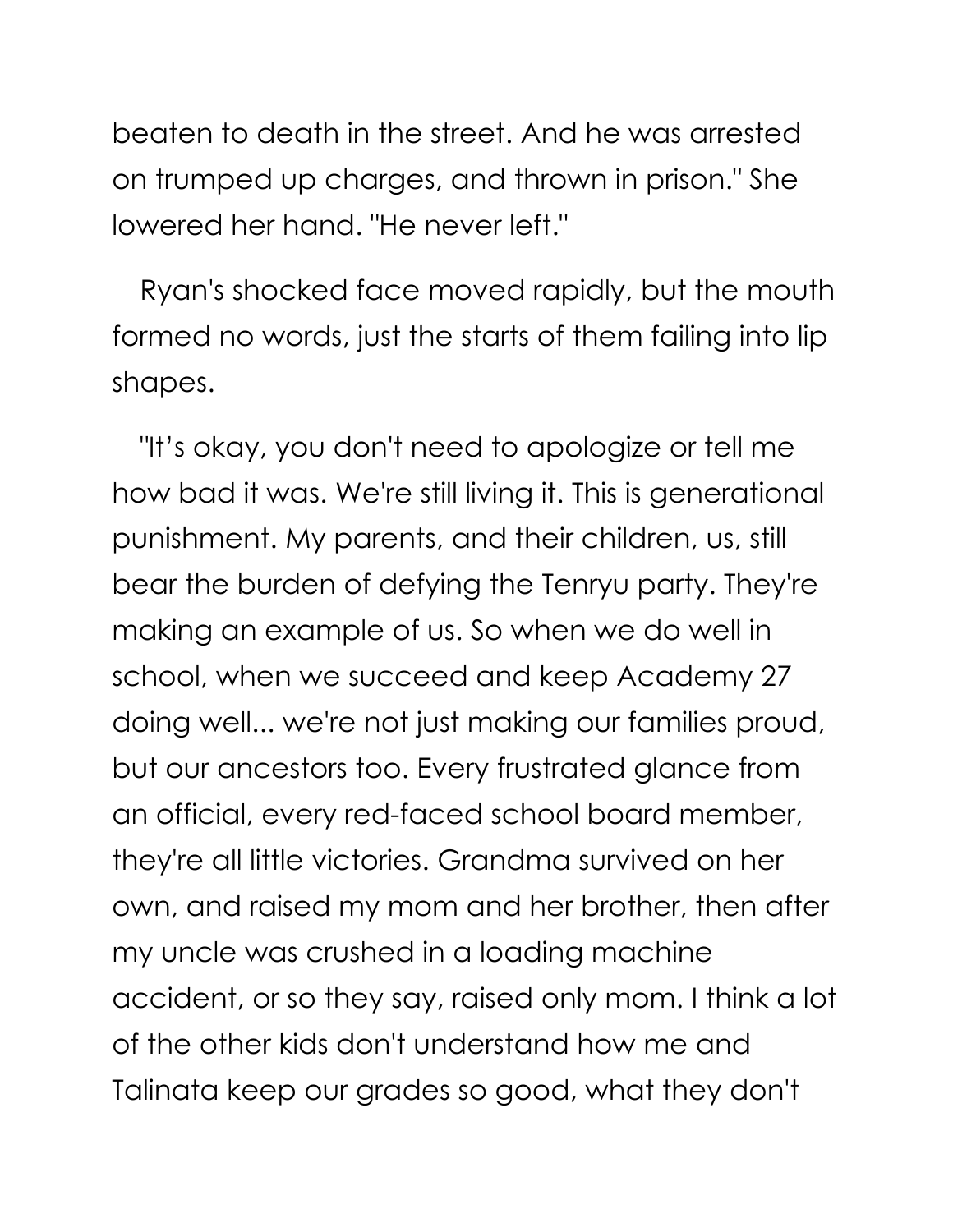get is that we feel more pressure than anyone. All three Jhe kids have been top performers, even if me and Sang Eun can't hold a candle to Min Jun. We have to be that way. Because we can't let anyone down."

He stared at her, and as it dragged on she began to wonder if she should break the silence, but thankfully he did in the middle of her running through her third bad ice-breaker in her head.

"I thought you said your brother was trying to become a Tenryu Party member?"

She nodded. "What of it?"

"Isn't that like... joining the enemy?"

She frowned at him. "Victory doesn't always mean winning, Ryan. Victory can just mean survival. That another generation can carry on what you believed. Don't you dare belittle Min Jun when he-"

"I'm not, I just don't... I don't understand."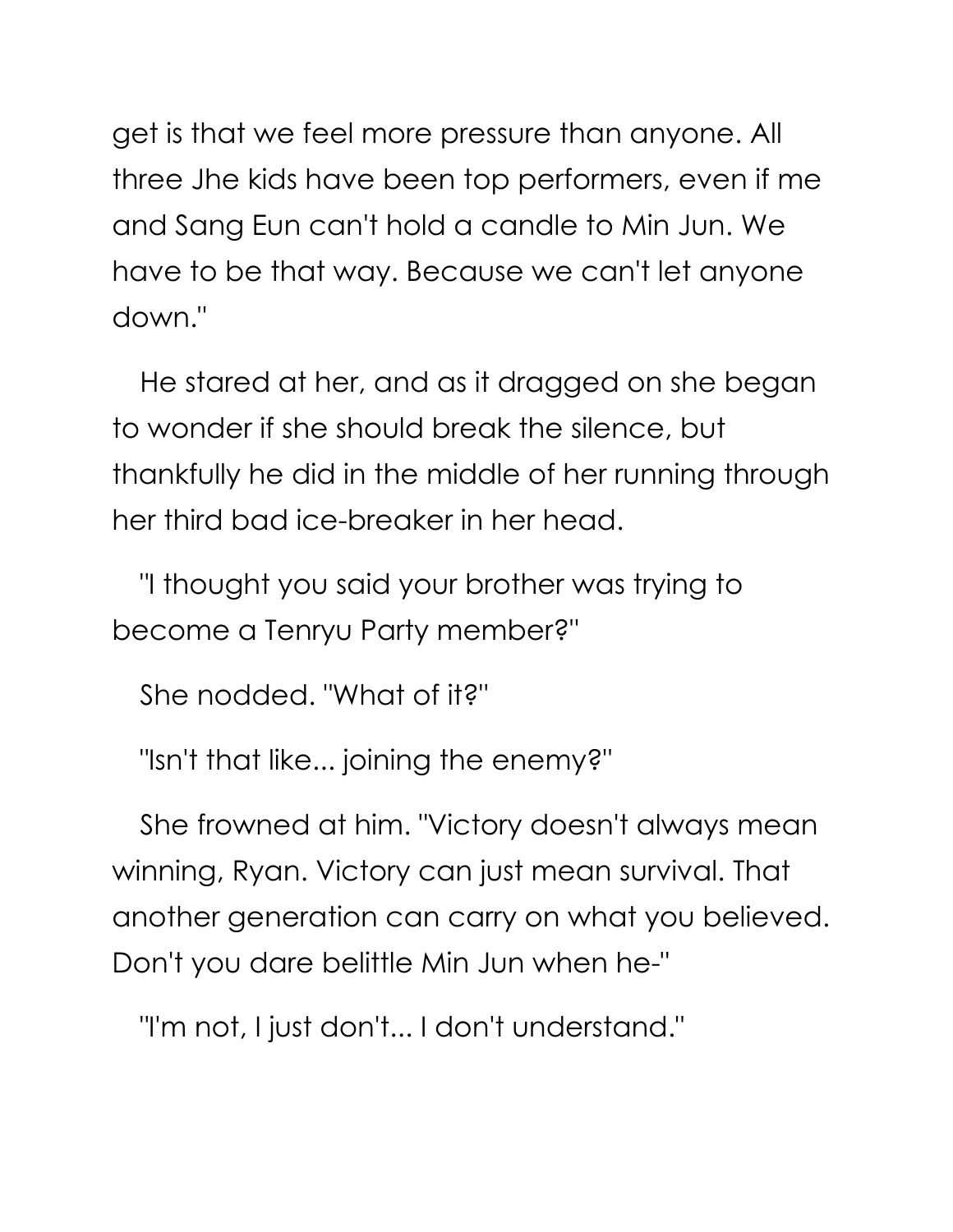"We're all very proud of Min Jun," she said. "He's the best of us. A stick in the mud, for sure, but he's never forgotten who he is, and who we are."

"...Even after everything the Tenryu Party did to your family? How can you be okay with that?"

She straightened her back, and looked him in the eyes. "There's only one political party on Gongen. What do you want him to do, die? Would it make Grandma happy to see him die? She's already lost in the past. And are you blaming every person on Earth who hasn't tried to make a rival to the CGC in their spare time so that CISyn could make them all go to a nice farm in the countryside where they can run around all day and never be seen again?"

Ryan held his hands up in front of his chest. "Whoa. Whoa. I'm sorry, I didn't mean to touch a nerve or anything."

She just nodded again. "It's whatever. When grandma gets here you'll get why I'm frustrated. She's so annoying."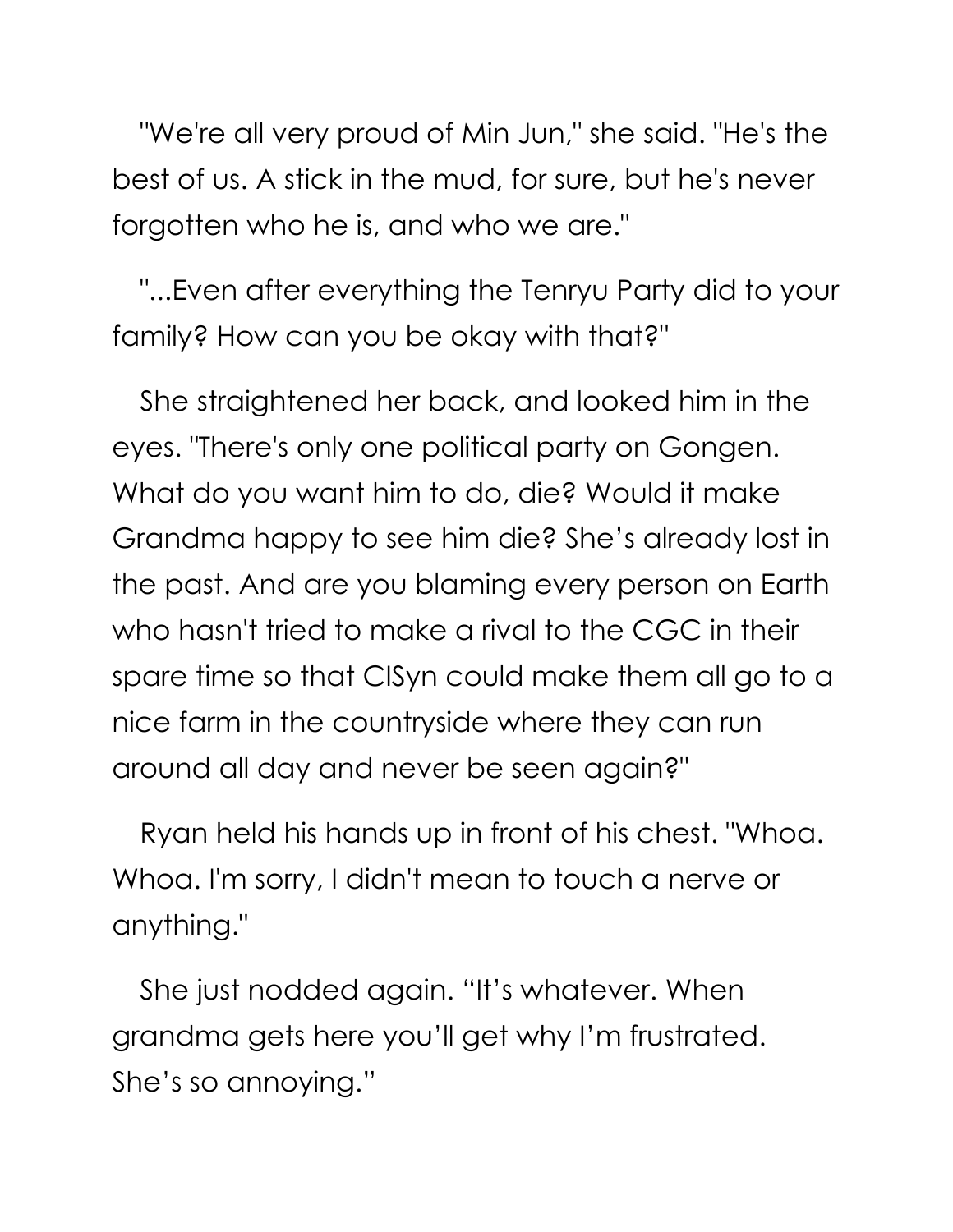Ryan shuffled his feet awkwardly, but Sang Mi just kept going. "My grandma is still living in the past. She never got over grandpa passing and just… lives in the misery of everything that was taken from her. It's pathetic. She's critical of everything I do, always says I'm too fat or too skinny, I'm not mad she's late, it might be nice if she just doesn't come."

Ryan frowned. "I'm sorry, I don't really know what to say."

"Forget it, you don't need to say anything. Let's just go see how everyone else is doing."

When they did, Sang Mi saw her mother had gone over toward the wall, her phone pressed hard against her ear.

"Who's calling?

"Shh!" her mom said.

"Oh come on mom, who's on the call?"

Her mom's shoulders were tense. She couldn't see her facial expression.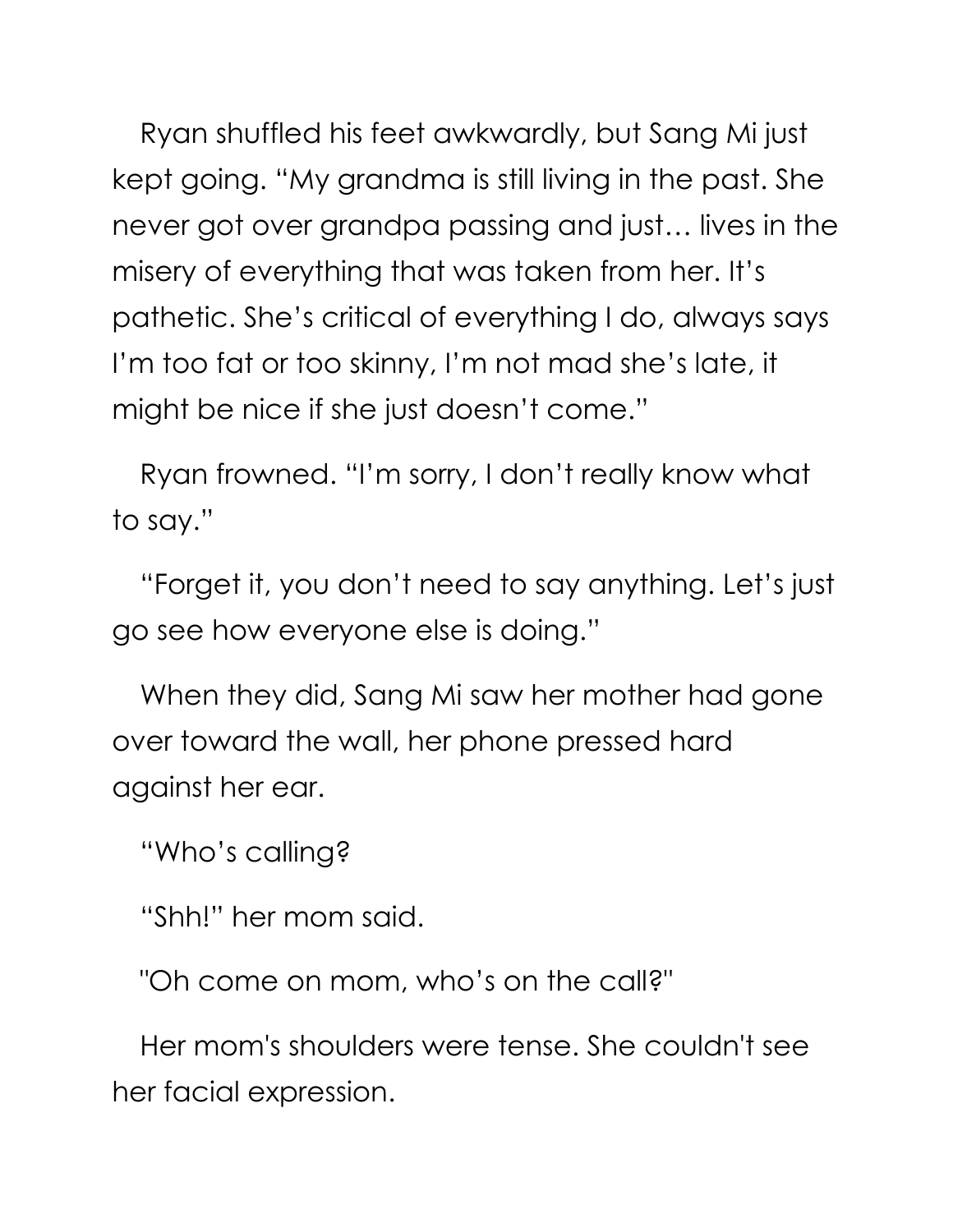"It's not your new boyfriend or any--"

"SHUT UP, SANG MI."

Sang Mi did shut up. She couldn't remember the last time her mother had yelled at her. She stood, dumbfounded until her mother put a hand up to her face, and made a sharp noise.

"...Mom?"

"...It's mom--your grandmother. She uh... she's in the hospital."

The color drained from Sang Mi's face. "What do you mean she's in the hospital?"

"The driver went to pick her up and um... found her on the floor. They took her to Cheonsa General."

This wasn't real. This was Christmas. Everything she'd just said… "Is... is she going to be okay?"

Her mother made a whimpering sound through her hand. "We need to hurry over there if we want to make it in time."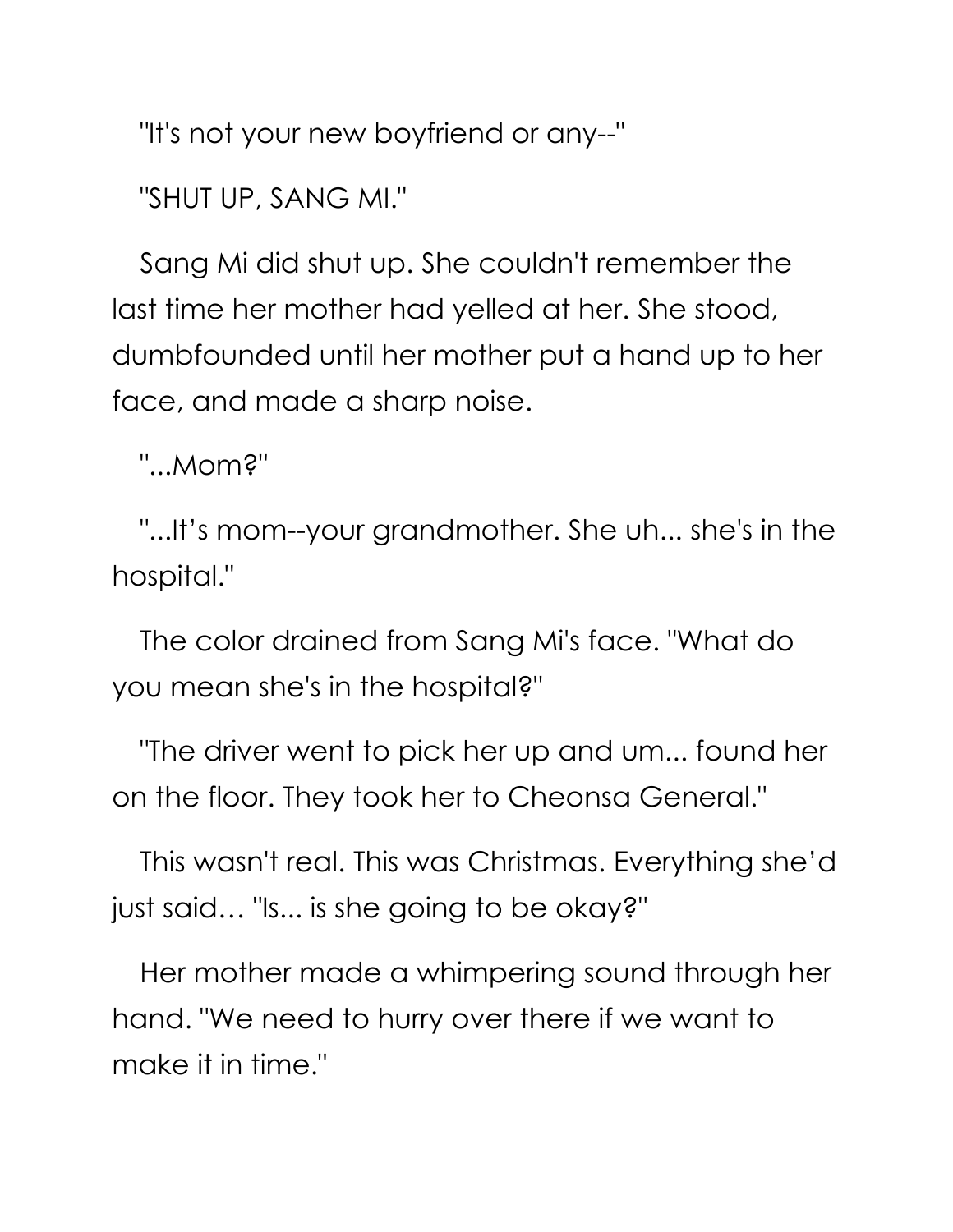She didn't know what to do. She knew she was supposed to move but she didn't. Just stood there, dumbly, staring at her mother as she tried to hold in her sobs.

"...Could you call an autocar, Sang Mi?"

"R-right..." she hurried over to her phone, and did just that.

"What's going on?" Sang Eun said coming in on the two of them.

Her mother couldn't stomach saying it again, so she explained it this time.

"...I'll tell the Wilsons and JackBox the night is over."

They hurried to outrace the end.

\* \* \*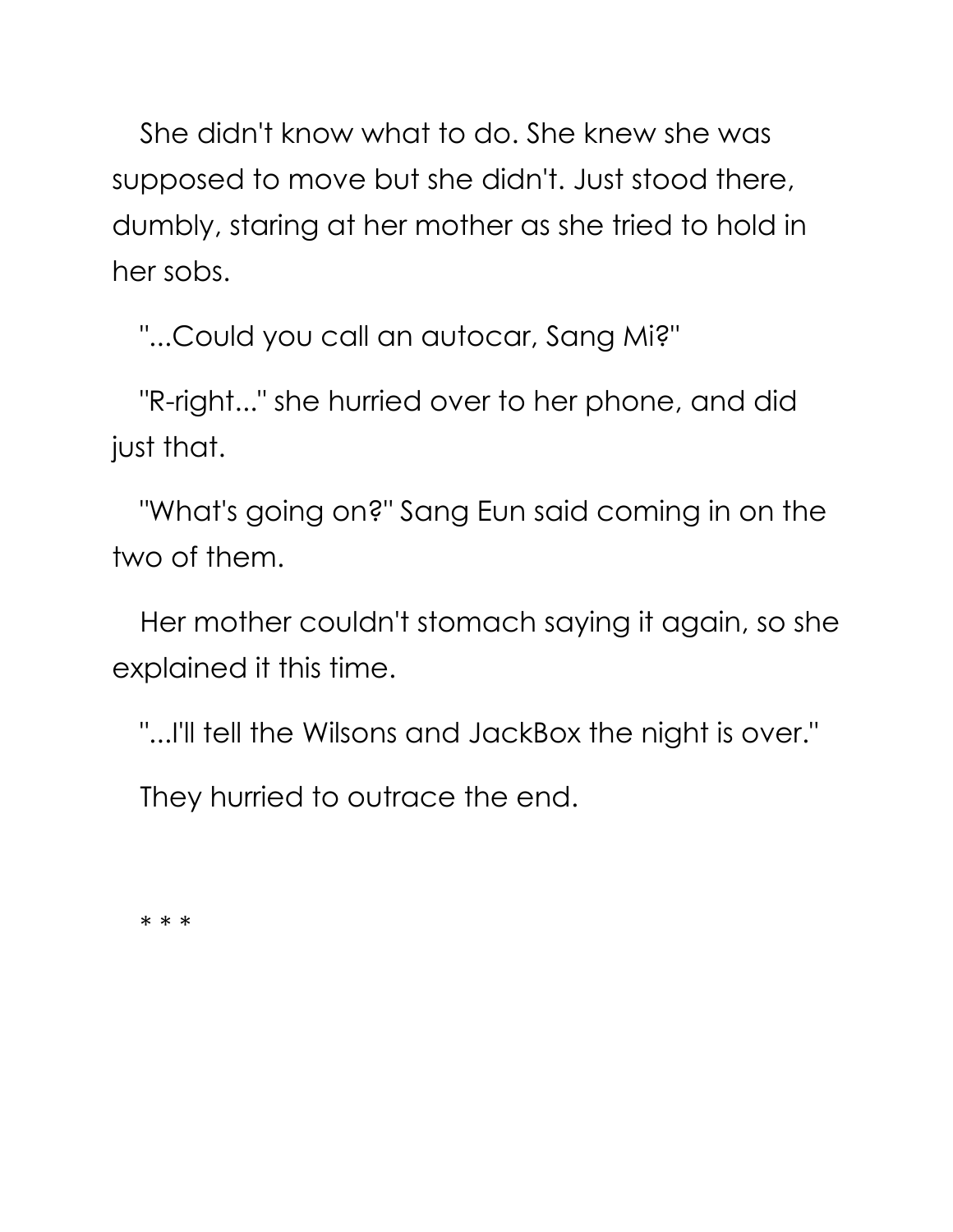"...Kim Joo Mi, please. I'm Jhe Hei Ran, her daughter. These are her grandkids, this is my husband."

The five of them stood together. Sang Mi's hair was still in the elaborate hairdo her mother had given her earlier that evening. She'd been disrespectful about it but now it felt like a horror if Grandma couldn't see it.

The woman at the desk looked through the records, and instructed them to go through the door to the left and into room 4B. They did just that. But there was no hospital bed in there.

Her mother sat down, her hands clenched around her purse. They shook gently. Should she go comfort her? Tell her it would be okay? Hug her? She hesitated. She didn't feel like she deserved to. Didn't know if it was right to. Maybe it was better to give her mother space.

The door opened, and a doctor stepped in. "Are you the Jhe family? Would you please sit down?" The rest of them obliged. The doctor sat down himself,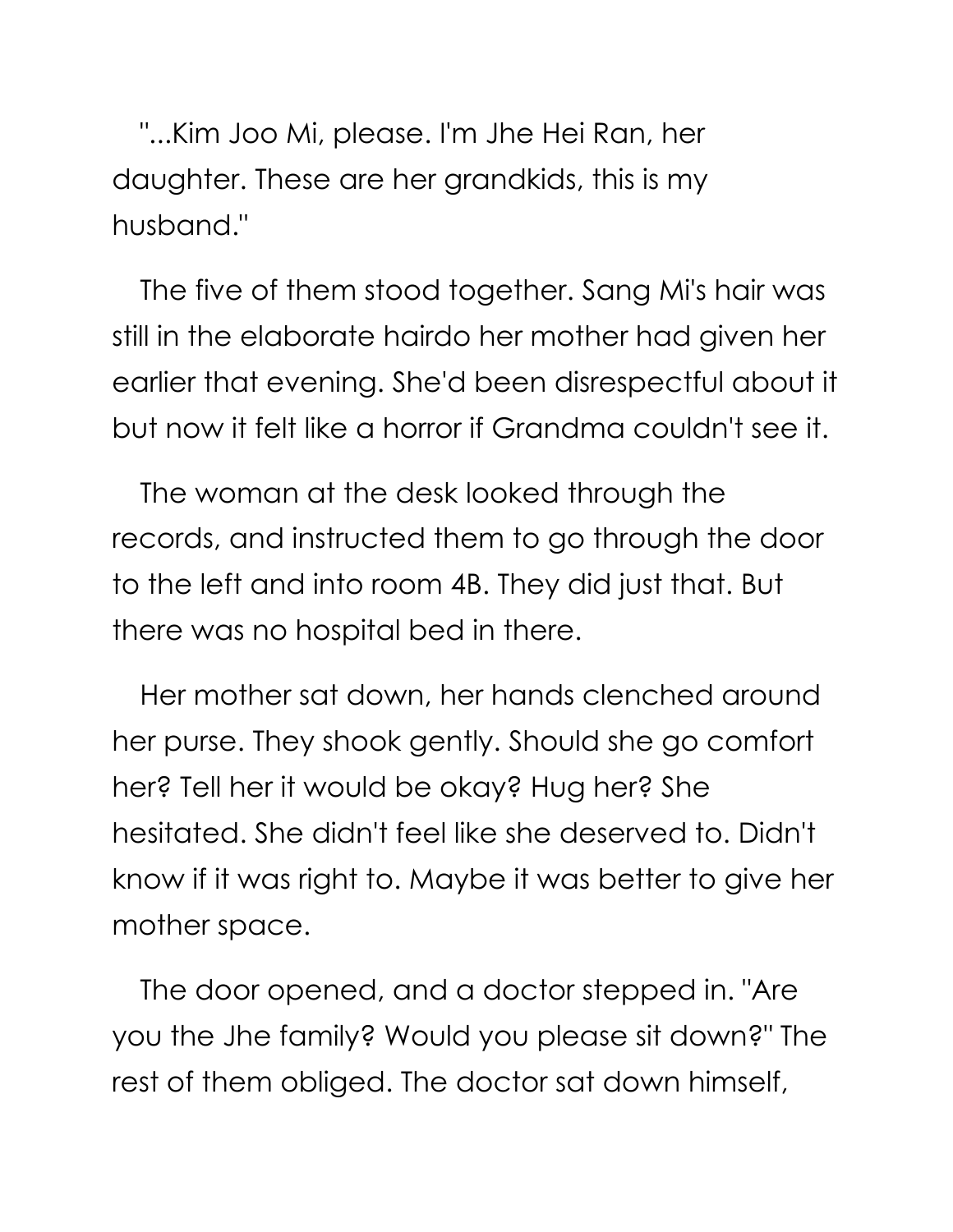and the sound of the fans moving air above them felt deafening in the silence. He clasped his hands together, and looked at them with a calm respectful face. "I'm afraid that Kim Joo Mi didn't make it."

The dam broke for her mother, the tears burst forth. Sang Mi felt helpless against it. She clasped her hands on her lap and looked down.

She was really gone.

\* \* \*

Their parents were taking care of the official tasks when Sang Eun went to look for his sister. She'd wandered off, and he was starting to get worried. She wasn't replying to her phone. First he looked in the obvious places in the hospital, but soon he wandered outside into the cold dark. Once he got past the front of the building he saw a lone figure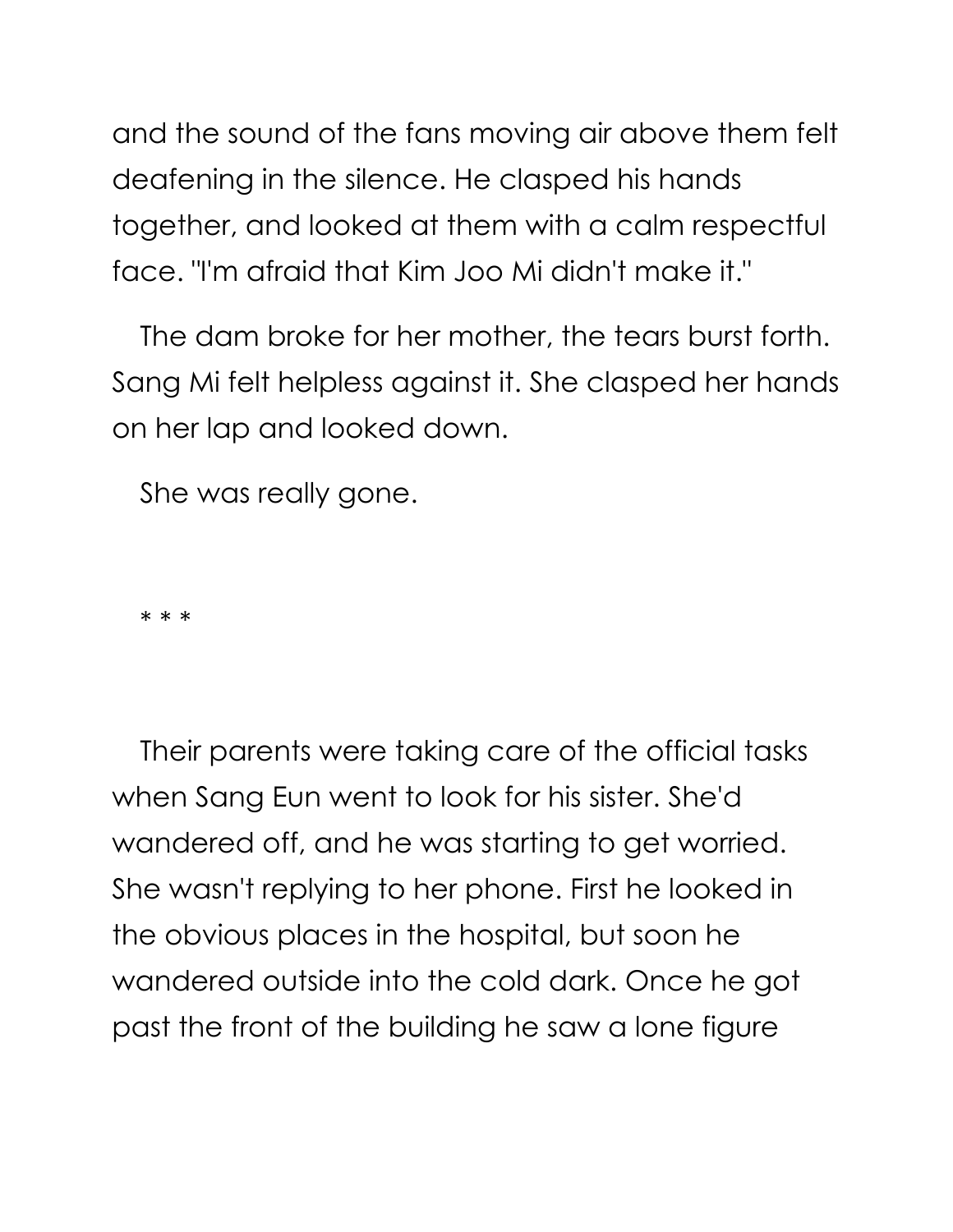standing against the wall of the hospital, her face and forearm pressed against it.

He approached. She glanced his way, but said nothing.

"Hey," he said.

"Go back inside, Sang Eun."

"I'm worried about you."

"Don't be, no one needs to worry about me."

"You know that's not true."

"Of course it's true!" she faced him, red faced. "You have no idea what you're talking about, Talinata. I'm useless. I'm a bad daughter, and a worse granddaughter--no I'm not even that anymore. I'm worthless. Grandma didn't even get to see my hair--the last things I said about her were cruel. I can't help mom, I just keep... I keep hesitating. I just stay out of it. I always stay out of it. I'm a coward--and don't you say otherwise, it's true! I'm a selfish child. I only ever think of me me me--everyone expected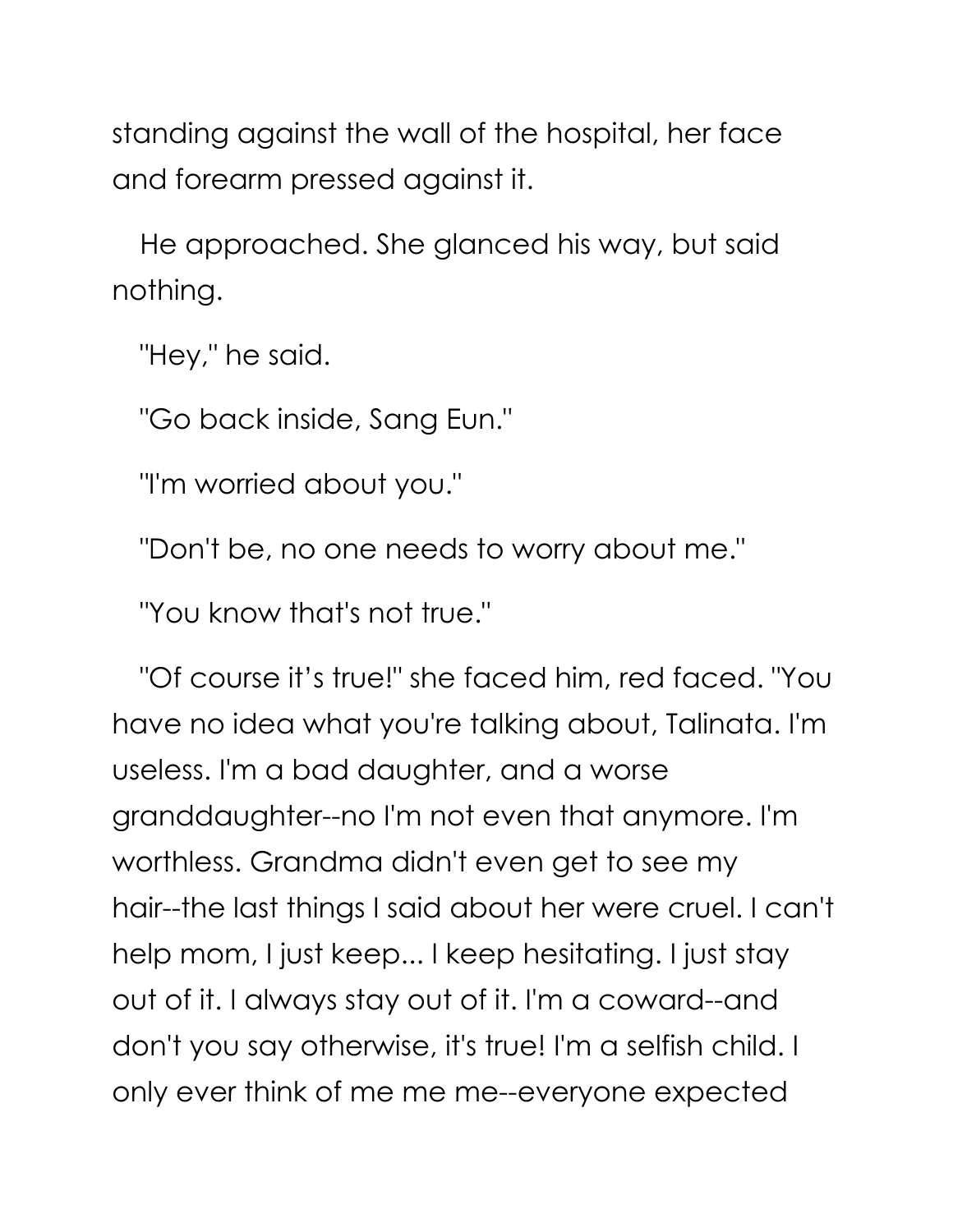me to be something more than I've ended up. But when it comes down to it I can't do anything. I let mom down, I let grandma down, and there's nothing I'll ever be able to do to fix it. She's dead. And I... I..." the tears began to pour down. "I'm sorry. I'm sorry grandma... I'm sorry..."

She fell into his embrace, and he held his sister as she wailed into his chest. He waited as she sobbed, and thrashed, and wailed. He waited till the sobs became tears, and the tears became a puffy red mask. He didn't have a tissue, so he just wiped her face with the sleeve of his shirt.

"Th-that's your dress shirt. You'll get it dirty."

"I don't care, you're more important than my stupid shirt."

"Maybe..."

"Sang Mi. Sang Mi, look at me. Hey. Look up."

She obliged finally.

"You're my twin sister--"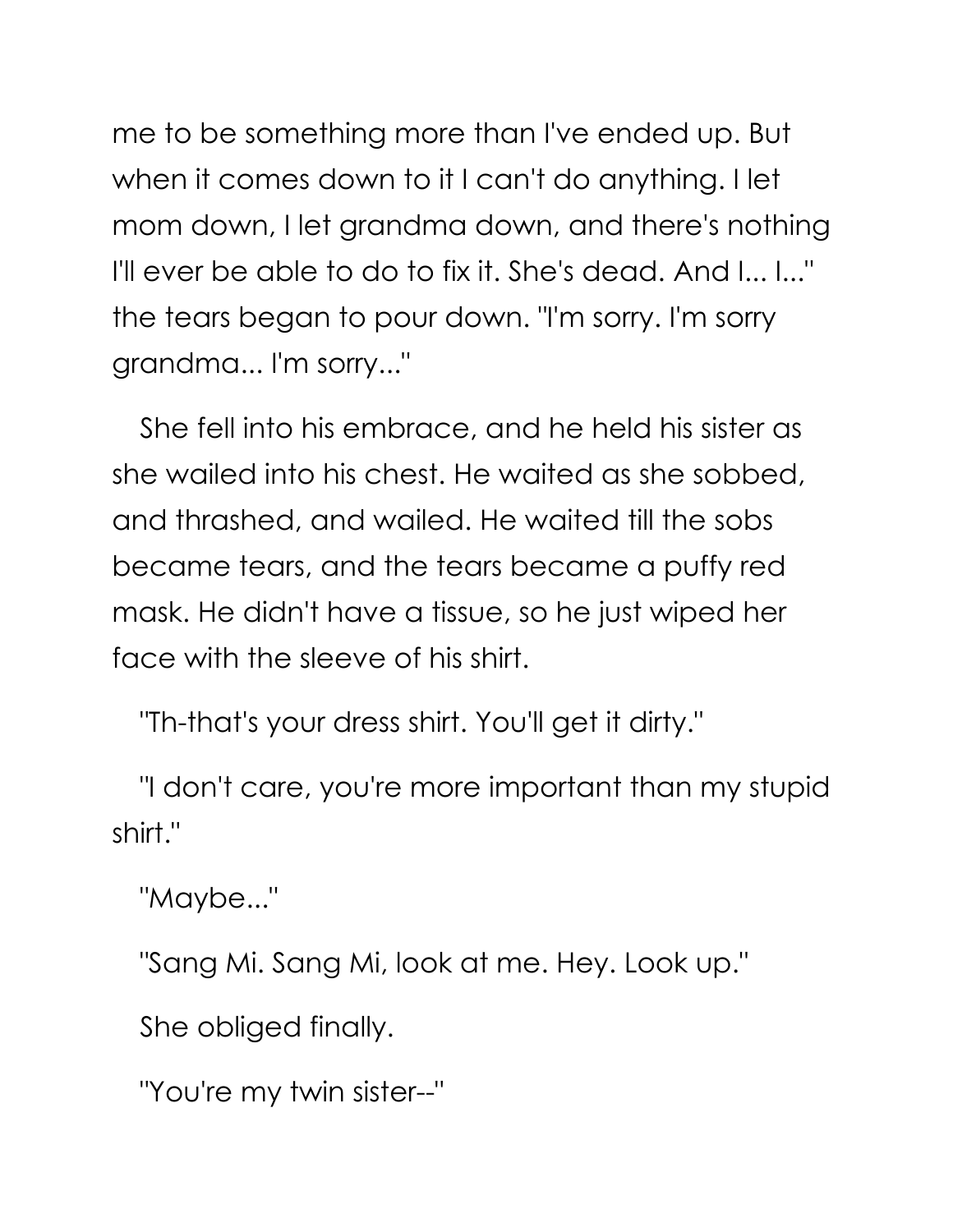"--I know that--"

"--and I love you, there's no one else on this planet I'd do more for. And I know it was the same for grandma. I know that she loved you."

"Yeah, and I repaid that by being a selfish brat every time I saw her. A rude selfish little bitch."

He didn't disagree with her, or shake his head. She'd expected it. "So what if you were? Don't you think that they knew that? Grandma loved you for being you. She fussed over you every time she saw you."

"And I repaid that with--"

"She was proud of you. Because you never caved in. Because you were selfish. Because you were rude. Because you never shut up and said stupid stuff. You absolute idiot--Sang Mi, Grandma loved you--mom loves, I love you--because you're the girl you are. They never wanted you to be this perfect daughter you've invented, or they would have scolded you all